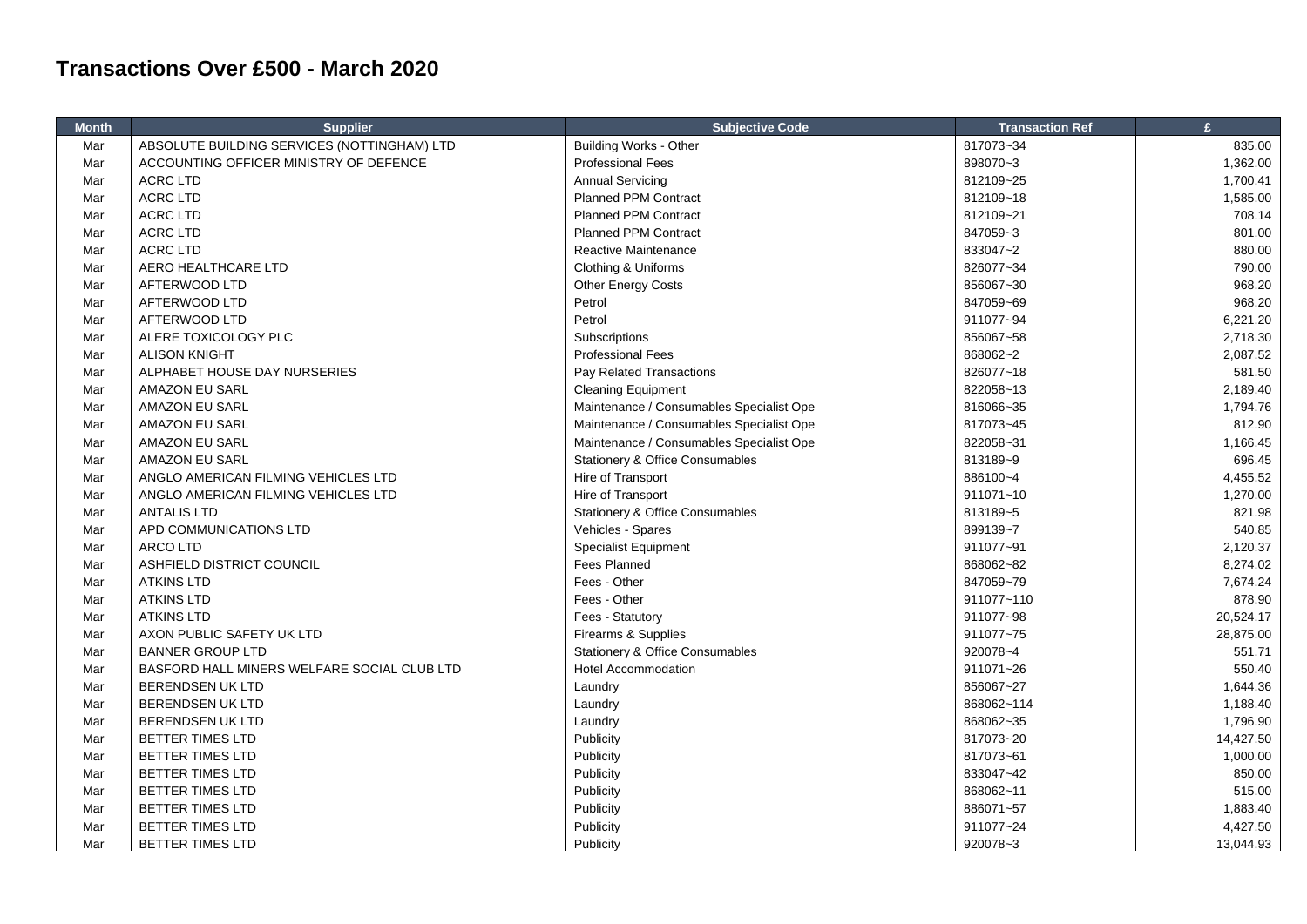| <b>Month</b> | <b>Supplier</b>                                        | <b>Subjective Code</b>                   | <b>Transaction Ref</b> | $\mathbf{f}$ |
|--------------|--------------------------------------------------------|------------------------------------------|------------------------|--------------|
| Mar          | <b>BEVAN BRITTAN LLP</b>                               | Subscriptions                            | 847059~51              | 6,744.00     |
| Mar          | BEYOND RECOVERY C.I.C.                                 | Specific Grants awarded                  | 826077~53              | 13,904.00    |
| Mar          | <b>BHATT MURPHY SOLICITORS</b>                         | <b>Short Term Provisions</b>             | 921103~31              | 3,333.34     |
| Mar          | <b>BIDFOOD LTD</b>                                     | Detained Persons - Meals / Refreshments  | 868062~16              | 2,262.96     |
| Mar          | <b>BIDFOOD LTD</b>                                     | Detained Persons - Meals / Refreshments  | 911077~27              | 644.42       |
| Mar          | <b>BOWERS ELECTRICALS LTD</b>                          | <b>Annual Servicing</b>                  | 812109~20              | 1,530.00     |
| Mar          | <b>BOWERS ELECTRICALS LTD</b>                          | <b>Annual Servicing</b>                  | 856067~18              | 980.00       |
| Mar          | <b>BRADY CORP LTD</b>                                  | <b>Planned Maintenance</b>               | 894072~4               | 674.70       |
| Mar          | <b>BRADY CORP LTD</b>                                  | <b>Specialist Equipment</b>              | 911071~20              | 593.00       |
| Mar          | BREEDON HOUSE NURSERIES T/A CHILDREN 1ST DAY NURSERIES | Pay Related Transactions                 | 826077~18              | 706.00       |
| Mar          | <b>BRITISH GAS BUSINESS</b>                            | Electricity                              | 868062~15              | 846.45       |
| Mar          | <b>BRITISH GAS BUSINESS</b>                            | Electricity                              | 921103~16              | 20,913.93    |
| Mar          | BRITISH TELECOMMUNICATIONS PLC                         | Airwave                                  | 817073~1               | 541.66       |
| Mar          | BRITISH TELECOMMUNICATIONS PLC                         | <b>Network Services</b>                  | 868062~25              | 712.77       |
| Mar          | BRITISH TELECOMMUNICATIONS PLC                         | <b>Network Services</b>                  | 894072~14              | 22,002.35    |
| Mar          | <b>BROOK STREET (UK) LTD</b>                           | Agency / Temp Staff                      | 816066~51              | 2,992.50     |
| Mar          | <b>BROOK STREET (UK) LTD</b>                           | Agency / Temp Staff                      | 816066~52              | 1,205.10     |
| Mar          | <b>BROOK STREET (UK) LTD</b>                           | Agency / Temp Staff                      | 826077~52              | 792.54       |
| Mar          | <b>BROOK STREET (UK) LTD</b>                           | Agency / Temp Staff                      | 847059~78              | 792.54       |
| Mar          | <b>BROOK STREET (UK) LTD</b>                           | Agency / Temp Staff                      | 882058~24              | 1,090.12     |
| Mar          | <b>BROOK STREET (UK) LTD</b>                           | Agency / Temp Staff                      | 882058~25              | 702.97       |
| Mar          | <b>BROOK STREET (UK) LTD</b>                           | Agency / Temp Staff                      | 886100~16              | 792.54       |
| Mar          | <b>BROOK STREET (UK) LTD</b>                           | Agency / Temp Staff                      | 906103~10              | 1,075.87     |
| Mar          | <b>BROOK STREET (UK) LTD</b>                           | Agency / Temp Staff                      | 921103~32              | 964.59       |
| Mar          | <b>BUDDILTD</b>                                        | Maintenance / Consumables Specialist Ope | 817073~28              | 2,475.00     |
| Mar          | BUSINESS HR SOLUTIONS (CONSULTANCY) LTD                | Subscriptions                            | 911077~80              | 699.99       |
| Mar          | <b>BUYWORKS LTD</b>                                    | <b>Consultants Fees</b>                  | 906088~7               | 11,000.00    |
| Mar          | C WALTON LTD                                           | <b>External Training Courses</b>         | 911071~65              | 1,100.00     |
| Mar          | CAPITA BUSINESS SERVICES LTD                           | Hardware                                 | 868062~89              | 5,641.30     |
| Mar          | <b>CAPITA BUSINESS SERVICES LTD</b>                    | <b>Hotel Accommodation</b>               | 906088~1               | 580.00       |
| Mar          | <b>CAPITA BUSINESS SERVICES LTD</b>                    | Public Transport & Parking               | 822058~34              | 535.26       |
| Mar          | <b>CATCH 22 CHARITY LTD</b>                            | Other PA/ OPCC Grants                    | 868062~64              | 92.770.60    |
| Mar          | CATCH 22 CHARITY LTD                                   | Other PA/ OPCC Grants                    | 868062~71              | 49,953.40    |
| Mar          | <b>CDW LTD</b>                                         | Hardware                                 | 833047~40              | 72,728.40    |
| Mar          | <b>CDW LTD</b>                                         | Hardware - purchase                      | 886071~5               | 1,474.62     |
| Mar          | <b>CDW LTD</b>                                         | Software Licences                        | 812109~17              | 1,588.46     |
| Mar          | <b>CELLEBRITE UK LTD</b>                               | Hardware - purchase                      | 812109~58              | 11,086.00    |
| Mar          | CENTURY FIRE AND SECURITY LTD                          | <b>Building Works - Main Contract</b>    | 847059~75              | 7,649.00     |
| Mar          | CENTURY FIRE AND SECURITY LTD                          | <b>Building Works - Main Contract</b>    | 911077~101             | 3,440.00     |
| Mar          | CENTURY FIRE AND SECURITY LTD                          | <b>Planned PPM Contract</b>              | 894072~13              | 860.00       |
| Mar          | CENTURY FIRE AND SECURITY LTD                          | Reactive Maintenance                     | 833047~2               | 579.00       |
| Mar          | CENTURY FIRE AND SECURITY LTD                          | Reactive Maintenance                     | 833047~6               | 959.00       |
| Mar          | <b>CERTAS ENERGY UK LTD</b>                            | <b>Diesel</b>                            | 833047~16              | 14,271.00    |
| Mar          | <b>CERTAS ENERGY UK LTD</b>                            | <b>Diesel</b>                            | 911071~23              | 14,271.00    |
| Mar          | <b>CHARLES FELLOWS SUPPLIES LTD</b>                    | Detained Persons - Clothing              | 847059~52              | 2,540.00     |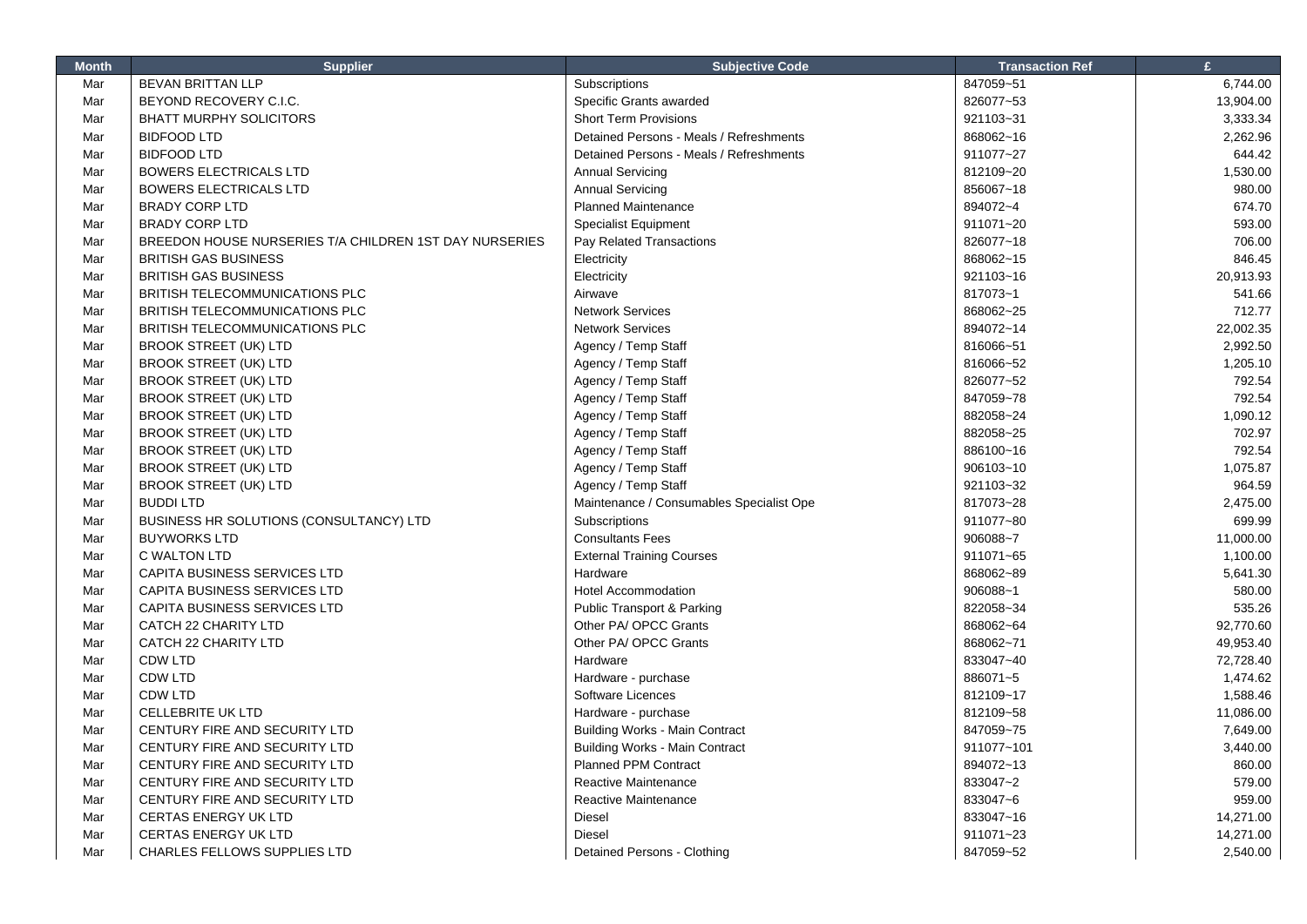| <b>Month</b> | <b>Supplier</b>                          | <b>Subjective Code</b>                   | <b>Transaction Ref</b> | £         |
|--------------|------------------------------------------|------------------------------------------|------------------------|-----------|
| Mar          | CHARLES FELLOWS SUPPLIES LTD             | Detained Persons - Meals / Refreshments  | 847059~22              | 892.80    |
| Mar          | CHILDCARE EAST MIDLANDS LLP              | Pay Related Transactions                 | 894072~16              | 1,772.00  |
| Mar          | <b>CINTRA LTD</b>                        | Interpreters Fees & Translators Fees     | 813189~27              | 1,575.00  |
| Mar          | <b>CINTRA LTD</b>                        | Interpreters Fees & Translators Fees     | 816066~41              | 30,528.25 |
| Mar          | <b>CINTRA LTD</b>                        | Interpreters Fees & Translators Fees     | 822058~40              | 1,710.00  |
| Mar          | <b>CINTRA LTD</b>                        | Interpreters Fees & Translators Fees     | 882058~22              | 585.00    |
| Mar          | <b>CINTRA LTD</b>                        | Interpreters Fees & Translators Fees     | 886071~33              | 24,842.05 |
| Mar          | CLYDE & CO LLP                           | <b>Short Term Provisions</b>             | 826077~31              | 7,667.39  |
| Mar          | <b>COLLEGE OF POLICING</b>               | <b>External Training Courses</b>         | 847059~67              | 2,489.50  |
| Mar          | <b>COLLEGE OF POLICING</b>               | <b>External Training Courses</b>         | 868062~104             | 3,463.00  |
| Mar          | <b>COLLEGE OF POLICING</b>               | <b>External Training Courses</b>         | 906088~27              | 17,907.00 |
| Mar          | <b>COLLEGE OF POLICING</b>               | <b>External Training Courses</b>         | 920078~11              | 1,864.50  |
| Mar          | CONTROL-F LTD                            | Maintenance / Consumables Specialist Ope | 911077~129             | 6,530.00  |
| Mar          | <b>COONEEN AT WORK LTD</b>               | Clothing & Uniforms                      | 875075~26              | 35,041.66 |
| Mar          | <b>COONEEN AT WORK LTD</b>               | First Aid Equipment / Consumables        | 921103~51              | 3,810.00  |
| Mar          | <b>CORONA ENERGY</b>                     | Gas                                      | 812109~36              | 14,192.75 |
| Mar          | <b>CORONA ENERGY</b>                     | Gas                                      | 847059~40              | 14,559.80 |
| Mar          | <b>CSI TECH LTD</b>                      | <b>External Training Courses</b>         | 899139~43              | 1,200.00  |
| Mar          | <b>CUSTOM FRAMES PICTURE FRAMING LTD</b> | <b>Corporate Hospitality</b>             | 911077~107             | 950.00    |
| Mar          | <b>CUSTOM FRAMES PICTURE FRAMING LTD</b> | <b>Presentations &amp; Awards</b>        | 911077~100             | 1,150.40  |
| Mar          | <b>CVL SYSTEMS LTD</b>                   | <b>Annual Servicing</b>                  | 826077~15              | 2,672.96  |
| Mar          | <b>CYCLESCHEME LTD</b>                   | Salary Deductions - Cycle to Work Scheme | 812109~41              | 2,042.98  |
| Mar          | <b>CYCLESCHEME LTD</b>                   | Salary Deductions - Cycle to Work Scheme | 899139~23              | 2,331.81  |
| Mar          | D.TEC INTERNATIONAL LTD                  | Maintenance / Consumables Specialist Ope | 886071~19              | 857.00    |
| Mar          | D.TEC INTERNATIONAL LTD                  | Maintenance / Consumables Specialist Ope | 886071~22              | 1,635.00  |
| Mar          | DATA PRO IT LTD                          | Hardware - purchase                      | 833047~5               | 1,821.50  |
| Mar          | DATA PRO IT LTD                          | Hardware - purchase                      | 856067~9               | 2,660.00  |
| Mar          | DEOS GROUP.CO.UK LTD                     | First Aid Equipment / Consumables        | 817073~44              | 899.00    |
| Mar          | DEOS GROUP.CO.UK LTD                     | <b>Professional Fees</b>                 | 847059~19              | 4,484.00  |
| Mar          | DEOS GROUP.CO.UK LTD                     | <b>Professional Fees</b>                 | 868062~115             | 1,998.00  |
| Mar          | DEOS GROUP.CO.UK LTD                     | <b>Professional Fees</b>                 | 882058~26              | 4,995.00  |
| Mar          | <b>DEREK DAWKINS</b>                     | <b>Internal Training Courses</b>         | 816066~12              | 1,800.00  |
| Mar          | <b>DEREK DAWKINS</b>                     | <b>Internal Training Courses</b>         | 899139~12              | 1,350.00  |
| Mar          | DESIGNS SIGNAGE SOLUTIONS LTD            | Vehicles - Spares                        | 911077~8               | 3,839.00  |
| Mar          | DESIGNS SIGNAGE SOLUTIONS LTD            | Vehicles - Spares                        | 921103~13              | 2,400.00  |
| Mar          | <b>DEWVA</b>                             | <b>Other Operational Expenses</b>        | 911077~112             | 2,399.00  |
| Mar          | DFP SERVICES LTD                         | <b>Annual Servicing</b>                  | 847059~29              | 1,048.80  |
| Mar          | DFP SERVICES LTD                         | <b>Planned PPM Contract</b>              | 822058~18              | 1,032.76  |
| Mar          | DFP SERVICES LTD                         | <b>Planned PPM Contract</b>              | 911077~38              | 536.68    |
| Mar          | DFP SERVICES LTD                         | <b>Planned PPM Contract</b>              | 921103~20              | 862.64    |
| Mar          | DFP SERVICES LTD                         | Reactive Maintenance                     | 847059~4               | 1,322.34  |
| Mar          | DJANOGLY LETTINGS LTD                    | Hire of Rooms/Premises                   | 906103~12              | 2,452.60  |
| Mar          | DOCUMATION SOFTWARE LTD                  | Hardware                                 | 899139~16              | 2,781.50  |
| Mar          | DOCUMATION SOFTWARE LTD                  | Hardware - purchase                      | 899139~8               | 23,554.63 |
| Mar          | DR ELIZABETH SPRUIN                      | <b>Witness Expenses</b>                  | 899139~35              | 584.00    |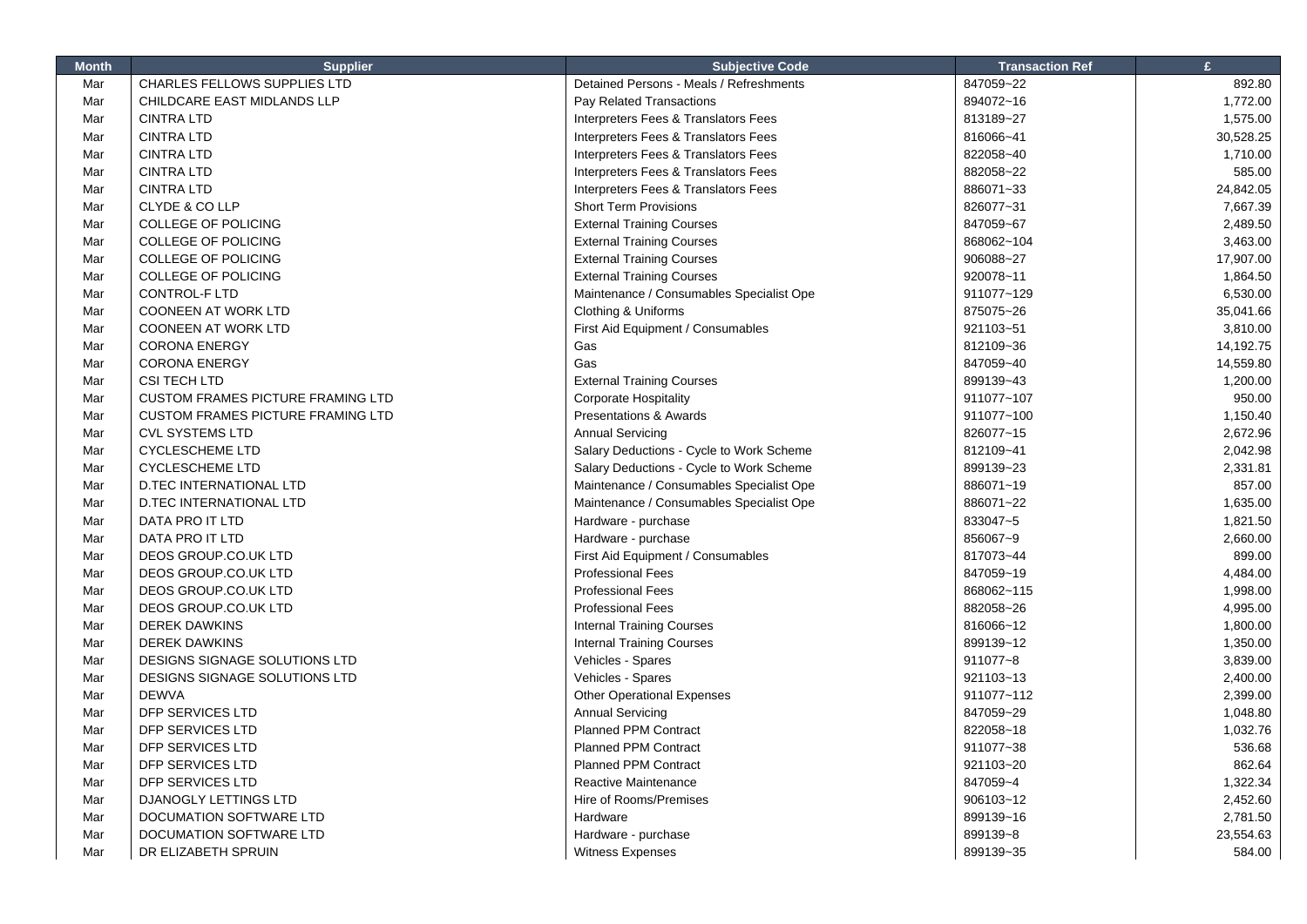| <b>Month</b> | <b>Supplier</b>                             | <b>Subjective Code</b>                   | <b>Transaction Ref</b> | £         |
|--------------|---------------------------------------------|------------------------------------------|------------------------|-----------|
| Mar          | DR PETER EHRHARDT                           | <b>Doctors Statements</b>                | 921066~3               | 840.00    |
| Mar          | <b>EAST MIDLANDS RFCA</b>                   | Hire of Rooms/Premises                   | 911071~19              | 1,600.00  |
| Mar          | <b>EAST MIDLANDS RFCA</b>                   | Hire of Rooms/Premises                   | 911077~31              | 1,400.00  |
| Mar          | EDF ENERGY CUSTOMERS LTD                    | Electricity                              | 826077~21              | 5,082.90  |
| Mar          | EDF ENERGY CUSTOMERS LTD                    | Electricity                              | 826077~23              | 4,921.82  |
| Mar          | EDF ENERGY CUSTOMERS LTD                    | Electricity                              | 826077~38              | 2,990.39  |
| Mar          | EDF ENERGY CUSTOMERS LTD                    | Electricity                              | 826077~40              | 1,476.98  |
| Mar          | EDF ENERGY CUSTOMERS LTD                    | Electricity                              | 826077~42              | 15,635.51 |
| Mar          | EDF ENERGY CUSTOMERS LTD                    | Electricity                              | 826077~43              | 31,938.38 |
| Mar          | EDF ENERGY CUSTOMERS LTD                    | Electricity                              | 826077~46              | 3,444.55  |
| Mar          | EDF ENERGY CUSTOMERS LTD                    | Electricity                              | 826077~8               | 12,583.38 |
| Mar          | EDF ENERGY CUSTOMERS LTD                    | Electricity                              | 899139~11              | 2,709.10  |
| Mar          | ENTERPRISE RENT-A-CAR (UK) LTD              | Hire of Transport                        | 868062~9               | 1,775.48  |
| Mar          | ENTERPRISE RENT-A-CAR (UK) LTD              | Hire of Transport                        | 886100~4               | 700.00    |
| Mar          | <b>ENVIRONTEC LTD</b>                       | <b>Planned Maintenance</b>               | 868062~14              | 2,680.00  |
| Mar          | <b>EQUATION NOTTINGHAMSHIRE</b>             | Maintenance / Consumables Specialist Ope | 842061~19              | 2,363.94  |
| Mar          | <b>EQUATION NOTTINGHAMSHIRE</b>             | Other PA/ OPCC Grants                    | 921103~42              | 4,740.18  |
| Mar          | EVERYTHING EVERYWHERE LTD                   | Mobile Phone Call Charges & Contract Cos | 826077~6               | 21,845.11 |
| Mar          | <b>FISHER HARGREAVES PROCTOR LTD</b>        | Service Charge                           | 911077~77              | 5,036.51  |
| Mar          | <b>FLOGAS BRITAIN LTD</b>                   | <b>Heating Fuel Oil</b>                  | 911077~40              | 659.75    |
| Mar          | FORENSIC VIDEO SERVICES LTD                 | <b>Professional Fees</b>                 | 911071~1               | 3,294.00  |
| Mar          | <b>GARRAN LOCKERS LTD</b>                   | Furniture                                | 817073~63              | 1,018.28  |
| Mar          | <b>GARRAN LOCKERS LTD</b>                   | Furniture                                | 817073~7               | 825.00    |
| Mar          | <b>GB GROUP PLC</b>                         | Software Licences                        | 856067~17              | 17,950.00 |
| Mar          | <b>GEDLING BOROUGH COUNCIL</b>              | Other Partnerships                       | 921103~40              | 19,266.66 |
| Mar          | <b>GEDLING BOROUGH COUNCIL</b>              | Rent                                     | 812109~55              | 7,875.00  |
| Mar          | GEO HANSON & SONS HUCKNALL LTD              | <b>Building Works - Other</b>            | 842061~15              | 808.00    |
| Mar          | GEO HANSON & SONS HUCKNALL LTD              | Fees - Statutory                         | 911071~6               | 12,293.80 |
| Mar          | <b>GEO HANSON &amp; SONS HUCKNALL LTD</b>   | <b>Planned Maintenance</b>               | 842061~4               | 681.83    |
| Mar          | GEO HANSON & SONS HUCKNALL LTD              | <b>Planned Maintenance</b>               | 842061~5               | 852.43    |
| Mar          | <b>GIVE AS YOU EARN</b>                     | Pay Related Transactions                 | 868062~42              | 1,012.50  |
| Mar          | <b>GIVE AS YOU EARN</b>                     | Pay Related Transactions                 | 868062~43              | 9,835.80  |
| Mar          | <b>GIVE AS YOU EARN</b>                     | Pay Related Transactions                 | 868062~44              | 889.92    |
| Mar          | <b>GLIDER DIGITAL LTD</b>                   | Web Infrastructure                       | 921103~22              | 1,736.63  |
| Mar          | GMB (MIDLANDS & EAST COAST)                 | Pay Related Transactions                 | 911077~69              | 2,588.40  |
| Mar          | <b>GREGSONS SOLICITORS</b>                  | <b>Short Term Provisions</b>             | 826077~31              | 15,000.00 |
| Mar          | <b>GRG PUBLIC RESOURCES LTD</b>             | Damage to Property / Boarding Up         | 882058~16              | 690.00    |
| Mar          | HANDS FREE COMPUTING LTD                    | <b>Tuition Fees</b>                      | 812109~56              | 640.00    |
| Mar          | HANDS FREE COMPUTING LTD                    | <b>Tuition Fees</b>                      | 847059~62              | 2,240.00  |
| Mar          | HANSON ANIMAL DOCTOR LTD                    | Police Dogs - Feed/kennelling/vets       | 847059~6               | 3,406.98  |
| Mar          | <b>HARWORTH &amp; BIRCOTES TOWN COUNCIL</b> | Rent                                     | 813189~38              | 12,250.00 |
| Mar          | <b>HID GLOBAL</b>                           | Carriage                                 | 926047~14              | 644.00    |
| Mar          | <b>HID GLOBAL</b>                           | Hardware - purchase                      | 926047~3               | 41,413.32 |
| Mar          | HILTON BODILL (CONSTRUCTION) LTD            | <b>Fees Planned</b>                      | 868062~103             | 34,647.81 |
| Mar          | HM REVENUE & CUSTOMS                        | Apprentice Levy                          | 856067~43              | 53,021.00 |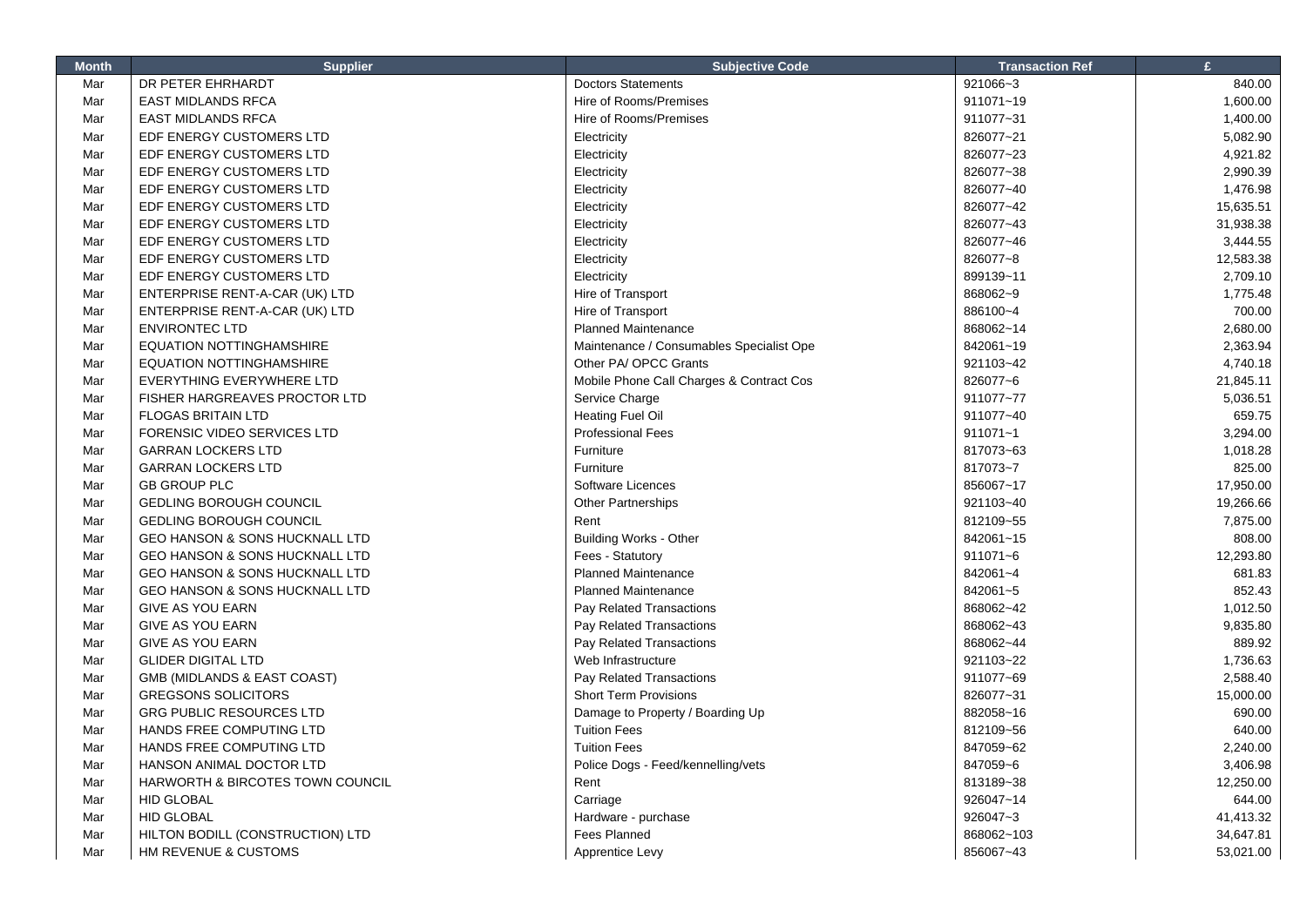| <b>Month</b> | <b>Supplier</b>                        | <b>Subjective Code</b>                             | <b>Transaction Ref</b> | $\mathbf{f}$       |
|--------------|----------------------------------------|----------------------------------------------------|------------------------|--------------------|
| Mar          | HM REVENUE & CUSTOMS                   | Pay Related Transactions                           | 856067~44              | 1,106,214.27       |
| Mar          | HM REVENUE & CUSTOMS                   | Pay Related Transactions                           | 856067~45              | 989,899.29         |
| Mar          | HM REVENUE & CUSTOMS                   | Pay Related Transactions                           | 856067~46              | 36,645.00          |
| Mar          | HM REVENUE & CUSTOMS                   | Pay Related Transactions                           | 856067~47              | 1,291,837.19       |
| Mar          | <b>HMCTS</b>                           | General Creditors - Revenue                        | 826077~1               | 2,879.33           |
| Mar          | <b>HMCTS</b>                           | <b>General Creditors - Revenue</b>                 | 842061~1               | 665.00             |
| Mar          | <b>HMCTS</b>                           | General Creditors - Revenue                        | 847059~1               | 2,470.00           |
| Mar          | HOGG ROBINSON (TRAVEL) LTD             | <b>Hotel Accommodation</b>                         | 868062~27              | 8,391.13           |
| Mar          | <b>HOME OFFICE</b>                     | Firearms & Supplies                                | 868062~60              | 8,250.00           |
| Mar          | HOME OFFICE                            | Firearms & Supplies                                | 911077~75              | 8,250.00           |
| Mar          | HOME OFFICE                            | Firearms & Supplies                                | 926047~19              | 18,444.00          |
| Mar          | HOME OFFICE                            | <b>Forensic Analysis</b>                           | 894072~21              | 4,845,758.66       |
| Mar          | HOME OFFICE                            | General Creditors - Revenue                        | 826077~36              | 4,510.76           |
| Mar          | HOME OFFICE                            | Software Licences                                  | 911077~36              | 14,631.28          |
| Mar          | HUNTER APPAREL SOLUTIONS LTD           | Clothing & Uniforms                                | 812109~48              | 1,475.60           |
| Mar          | IAN SIMMONS OPHTHALMICS LTD            | Witness Expenses                                   | 921103~24              | 1,260.00           |
| Mar          | <b>ICE WATCH LTD</b>                   | Gritting                                           | 886071~24              | 12,600.00          |
| Mar          | <b>INDESPENSION LTD</b>                | Vehicles - Spares                                  | 865077~3               | 1,519.99           |
| Mar          | INDUSTRIAL MAINTENANCE GROUP (IMG) LTD | Vehicles - Spares                                  | 911077~8               | 1,166.99           |
| Mar          | <b>INFORMATION BY DESIGN LTD</b>       | Specific Grants awarded                            | 826077~13              | 8,780.00           |
| Mar          | <b>IRON MOUNTAIN (UK) PLC</b>          | Subscriptions                                      | 875075~33              | 1,564.43           |
| Mar          | <b>J &amp; S ACCESSORIES LTD</b>       | Maintenance / Consumables Specialist Ope           | 847059~41              | 1,249.98           |
| Mar          | <b>JACKSONS RECOVERY LTD</b>           | Vehicle Recovery Costs                             | 812109~39              | 7,159.00           |
| Mar          | JAMES ARMSTRONG-HOLMES                 | <b>Legal Costs</b>                                 | 894072~12              | 510.00             |
| Mar          | <b>JAMES HALE LTD</b>                  | <b>Other Operational Expenses</b>                  | 921103~41              | 500.00             |
| Mar          | JENOPTIK TRAFFIC SOLUTIONS UK LTD      | Hardware - maintenance                             | 822058~12              | 1,425.00           |
| Mar          | JUNO WOMEN'S AID                       | Other PA/ OPCC Grants                              | 868062~101             | 2,083.33           |
| Mar          | <b>LARKEN AND CO</b>                   | <b>Other Fees</b>                                  | 898070~13              | 618.90             |
| Mar          | LIFE SKILLS EDUCATION CHARITY          | Specific Grants awarded                            | 906103~3               | 24,685.00          |
| Mar          | <b>LINDUM GROUP</b>                    | <b>Planned Maintenance</b>                         | 899139~36              | 103,889.13         |
| Mar          | LOROCKMOR WORKING DOGS LTD             | Police Dogs - purchase                             | 847059~28              | 4,000.00           |
| Mar          | <b>LYON EQUIPMENT LTD</b>              | <b>External Training Courses</b>                   | 868062~73              | 690.00             |
| Mar          | <b>MACOI LTD</b>                       | Furniture                                          | 817073~8               | 3,460.32           |
| Mar          | MALHOTRA LEISURE LTD                   | <b>Other Operational Expenses</b>                  | 911077~81              | 1,015.62           |
| Mar          | <b>MAZARS LLP</b>                      | Internal Audit Fee                                 | 911077~49              | 9,945.00           |
| Mar          | <b>MICHELMORES LLP</b>                 | <b>Legal Costs</b>                                 | 894072~12              | 6,615.48           |
| Mar          | MITIE GROUP PLC                        | Police Surgeons / Clinicians                       | 847059~36              | 85,131.75          |
| Mar          | MITIE GROUP PLC                        | Police Surgeons / Clinicians                       | 868062~33              | 85,131.75          |
| Mar          | <b>MIVEN LTD</b>                       | Fees Planned                                       | 812109~30              | 88,083.52          |
| Mar          | <b>MIVEN LTD</b>                       | <b>Fees Planned</b>                                | 833047~18              | 88,910.21          |
| Mar          | <b>MIVEN LTD</b>                       | Service Charge                                     | 812109~12              | 4,202.24           |
| Mar          | <b>MIVEN LTD</b>                       | Service Charge                                     | 833047~3               | 4,784.28           |
|              | <b>MLL TELECOM</b>                     |                                                    | 813189~14              |                    |
| Mar<br>Mar   | <b>MORRIS VERMAPORT LTD</b>            | <b>Network Services</b><br><b>Annual Servicing</b> | 812109~25              | 8,944.25<br>862.00 |
|              |                                        |                                                    |                        |                    |
| Mar          | <b>MUKHTAR HUSSAIN</b>                 | <b>Legal Costs</b>                                 | 816066~44              | 2,941.65           |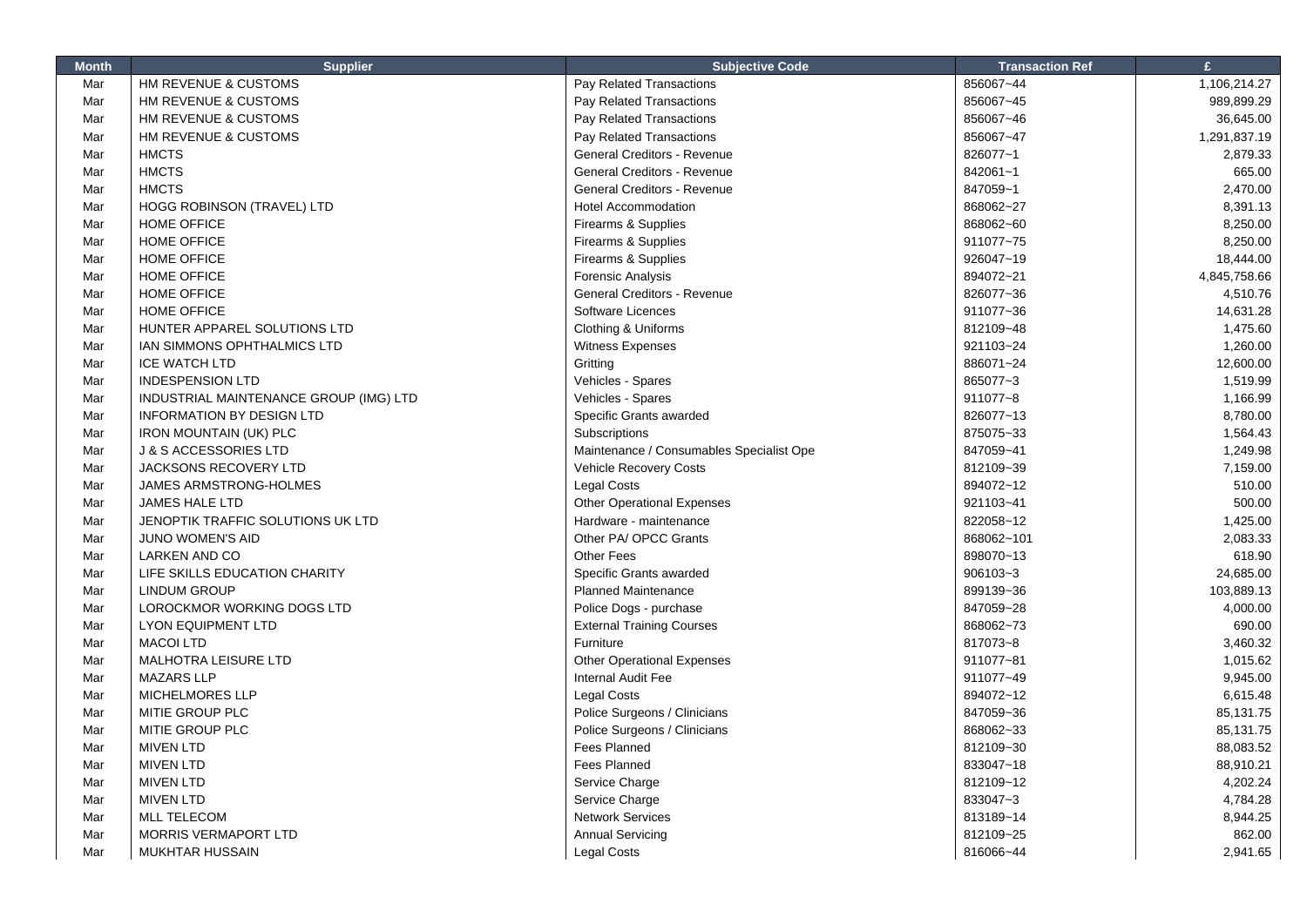| <b>Month</b> | <b>Supplier</b>                                  | <b>Subjective Code</b>                 | <b>Transaction Ref</b> | £          |
|--------------|--------------------------------------------------|----------------------------------------|------------------------|------------|
| Mar          | MUTUAL VENTURES LTD                              | <b>Consultants Fees</b>                | 921103~8               | 11,000.00  |
| Mar          | NATIONAL CRIME AGENCY                            | <b>Professional Fees</b>               | 833047~46              | 852.00     |
| Mar          | NATIONAL JUSTICE MUSEUM                          | Other Partnerships                     | 906103~11              | 7,990.00   |
| Mar          | NATIONAL MONITORING                              | Covert Alarms, CCTV & Security Systems | 856067~51              | 3,676.40   |
| Mar          | <b>NCC PENSION FUND</b>                          | Pay Related Transactions               | 847059~47              | 411,346.72 |
| Mar          | <b>NCC PENSION FUND</b>                          | Pay Related Transactions               | 847059~49              | 199,158.82 |
| Mar          | <b>NCC PENSION FUND</b>                          | <b>Pension Strain</b>                  | 921103~26              | 600.00     |
| Mar          | <b>NEIL HUDGELL LTD</b>                          | <b>Short Term Provisions</b>           | 898070~8               | 1,500.00   |
| Mar          | <b>NEW ART EXCHANGE</b>                          | Specific Grants awarded                | 882058~14              | 1,102.00   |
| Mar          | NLA MEDIA ACCESS LTD                             | Publicity                              | 812109~1               | 3,350.00   |
| Mar          | NO 1 COPPERPOT CREDIT UNION                      | Pay Related Transactions               | 868062~51              | 23,818.60  |
| Mar          | NO 1 COPPERPOT CREDIT UNION                      | Pay Related Transactions               | 911077~67              | 5,396.53   |
| Mar          | NORTHGATE PUBLIC SERVICES (UK) LTD               | Software Licences                      | 822058~17              | 20,265.00  |
| Mar          | NOTTINGHAM CITY COUNCIL                          | <b>External Training Courses</b>       | 816066~1               | 606.00     |
| Mar          | NOTTINGHAM CITY COUNCIL                          | Hire of Rooms/Premises                 | 812109~61              | 13,952.40  |
| Mar          | NOTTINGHAM CITY COUNCIL                          | <b>Licence Fees</b>                    | 886071~65              | 1,142.15   |
| Mar          | NOTTINGHAM CITY COUNCIL                          | Other PA/ OPCC Grants                  | 847059~81              | 20,000.00  |
| Mar          | NOTTINGHAM CITY COUNCIL                          | <b>Other Partnerships</b>              | 813189~33              | 29,526.00  |
| Mar          | NOTTINGHAM CITY COUNCIL                          | <b>Other Partnerships</b>              | 899139~40              | 5,000.00   |
| Mar          | NOTTINGHAM CITY COUNCIL                          | <b>Other Partnerships</b>              | 911071~63              | 2,000.00   |
| Mar          | NOTTINGHAM CITY COUNCIL                          | <b>Other Partnerships</b>              | 911077~106             | 20,764.00  |
| Mar          | NOTTINGHAM CITY COUNCIL                          | Specific Grants awarded                | 833047~15              | 16,000.00  |
| Mar          | NOTTINGHAM CITY COUNCIL                          | Specific Grants awarded                | 882058~12              | 2,000.00   |
| Mar          | NOTTINGHAM FOREST COMMUNITY TRUST                | Other PA/ OPCC Grants                  | 813189~36              | 24,619.00  |
| Mar          | NOTTINGHAM OFF ROAD EVENTS                       | <b>Vehicle Repairs</b>                 | 911071~43              | 507.00     |
| Mar          | NOTTINGHAM TRENT UNIVERSITY                      | <b>Specialist Equipment</b>            | 886100~17              | 3,360.00   |
| Mar          | NOTTINGHAMSHIRE COUNTY COUNCIL                   | Agency / Temp Staff                    | 911077~109             | 12,980.63  |
| Mar          | NOTTINGHAMSHIRE COUNTY COUNCIL                   | Other PA/ OPCC Grants                  | 911077~114             | 29,368.00  |
| Mar          | NOTTINGHAMSHIRE COUNTY COUNCIL                   | Other PA/ OPCC Grants                  | 921103~35              | 70,200.25  |
| Mar          | NOTTINGHAMSHIRE COUNTY COUNCIL                   | Other PA/ OPCC Grants                  | 921103~36              | 47,173.75  |
| Mar          | NOTTINGHAMSHIRE COUNTY COUNCIL                   | Other PA/ OPCC Grants                  | 926047~25              | 79,729.85  |
| Mar          | NOTTINGHAMSHIRE COUNTY COUNCIL                   | Other PA/ OPCC Grants                  | 926047~31              | 13,480.00  |
| Mar          | NOTTINGHAMSHIRE COUNTY COUNCIL                   | <b>Other Partnerships</b>              | 868062~117             | 1,238.10   |
| Mar          | NOTTINGHAMSHIRE COUNTY COUNCIL                   | <b>Other Partnerships</b>              | 921103~33              | 22,061.67  |
| Mar          | NOTTINGHAMSHIRE DRIVING SCHOOL                   | <b>External Training Courses</b>       | 911077~89              | 3,999.00   |
| Mar          | NOTTINGHAMSHIRE SEXUAL VIOLENCE SUPPORT SERVICES | Other PA/ OPCC Grants                  | 833047~47              | 46,601.00  |
| Mar          | NOTTINGHAMSHIRE SEXUAL VIOLENCE SUPPORT SERVICES | Other PA/ OPCC Grants                  | 911071~31              | 29,377.50  |
| Mar          | NOTTINGHAMSHIRE SEXUAL VIOLENCE SUPPORT SERVICES | Other PA/ OPCC Grants                  | 911071~32              | 64,984.54  |
|              | NOTTINGHAMSHIRE SEXUAL VIOLENCE SUPPORT SERVICES | Other PA/ OPCC Grants                  | 911071~64              |            |
| Mar          |                                                  |                                        |                        | 21,000.00  |
| Mar          | NOTTINGHAMSHIRE WOMEN'S AID LTD                  | Other PA/ OPCC Grants                  | 847059~82              | 18,750.00  |
| Mar          | NOTTS POLICE BENEVOLENT FUND                     | Pay Related Transactions               | 868062~48              | 1,517.50   |
| Mar          | NOTTS POLICE FEDERATION FUND                     | Pay Related Transactions               | 868062~46              | 37,893.66  |
| Mar          | NOTTS POLICE FEDERATION FUND                     | Pay Related Transactions               | 868062~47              | 44,090.40  |
| Mar          | NOTTS POLICE FEDERATION FUND                     | Pay Related Transactions               | 911077~64              | 2,432.60   |
| Mar          | NOTTS POLICE SPORTS & SOCIAL CLUB                | Pay Related Transactions               | 868062~45              | 4,269.58   |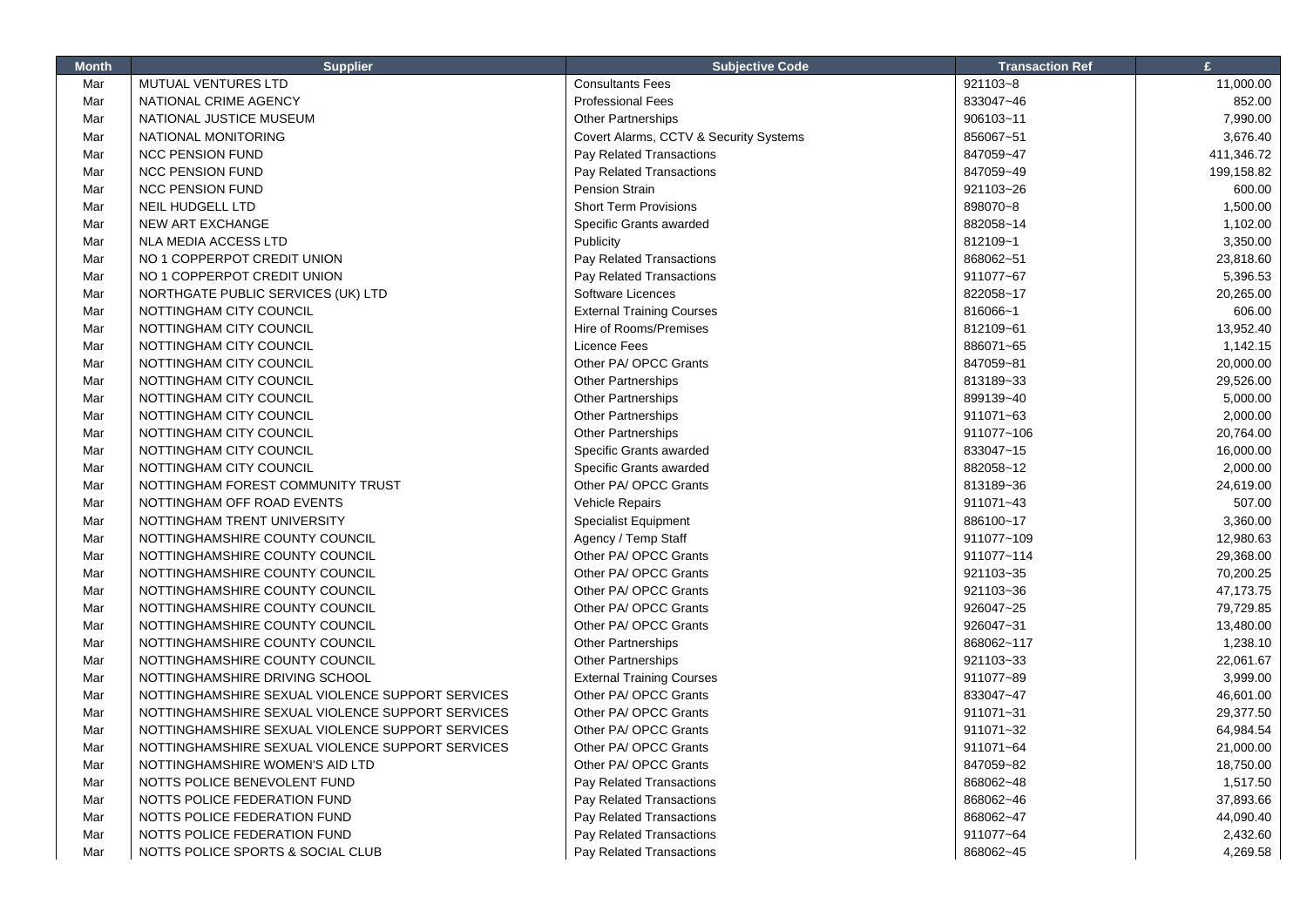| <b>Month</b> | <b>Supplier</b>                                  | <b>Subjective Code</b>                   | <b>Transaction Ref</b> | £            |
|--------------|--------------------------------------------------|------------------------------------------|------------------------|--------------|
| Mar          | NOTTS POLICE SPORTS & SOCIAL CLUB                | Pay Related Transactions                 | 911077~63              | 1,005.03     |
| Mar          | NOTTS ROOFING SERVICES LTD                       | <b>Planned Maintenance</b>               | 822058~10              | 3,000.00     |
| Mar          | ORACLE CORPORATION UK LTD                        | Software Licences                        | 911077~35              | 37,926.34    |
| Mar          | ORBIS PROTECT LTD                                | <b>Decontamination Costs</b>             | 813189~7               | 755.00       |
| Mar          | ORBIS PROTECT LTD                                | <b>Decontamination Costs</b>             | 886071~3               | 1,290.00     |
| Mar          | ORBIS PROTECT LTD                                | Vehicle Cleaning                         | 886100~12              | 1,560.00     |
| Mar          | PERFECT CIRCLE JV LTD                            | Fees - Other                             | 899139~18              | 20,247.82    |
| Mar          | PERFECT CIRCLE JV LTD                            | Fees - Statutory                         | 812109~22              | 12,473.18    |
| Mar          | PERFECT CIRCLE JV LTD                            | Fees - Statutory                         | 812109~9               | 4,218.07     |
| Mar          | PERFECT CIRCLE JV LTD                            | Fees - Statutory                         | 875075~13              | 8,043.94     |
| Mar          | PERFECT CIRCLE JV LTD                            | Fees - Statutory                         | 875075~5               | 1,227.14     |
| Mar          | PERFECT CIRCLE JV LTD                            | Fees - Statutory                         | 882058~5               | 12,274.32    |
| Mar          | PERFECT CIRCLE JV LTD                            | Fees - Statutory                         | 899139~14              | 4,429.24     |
| Mar          | PERFECT CIRCLE JV LTD                            | Fees - Statutory                         | 899139~6               | 12,218.07    |
| Mar          | PERFECT CIRCLE JV LTD                            | <b>Planned Maintenance</b>               | 875075~30              | 5,220.47     |
| Mar          | PERSONNEL HYGIENE SERVICES LTD                   | <b>Annual Servicing</b>                  | 847059~35              | 1,741.05     |
| Mar          | PFOA TRAINING SERVICES LTD                       | <b>External Training Courses</b>         | 894072~25              | 3,000.00     |
| Mar          | POINT SOUTH LTD                                  | Maintenance / Consumables Specialist Ope | 886071~23              | 3,100.00     |
| Mar          | POLICE AND CRIME COMMISSIONER FOR CHESHIRE       | <b>Collaboration service</b>             | 911077~87              | 1,118,213.88 |
| Mar          | POLICE AND CRIME COMMISSIONER FOR DERBYSHIRE     | <b>Collaboration service</b>             | 911077~116             | 4,656.81     |
| Mar          | POLICE AND CRIME COMMISSIONER FOR DERBYSHIRE     | Collaboration service                    | 921103~49              | 730.76       |
| Mar          | POLICE AND CRIME COMMISSIONER FOR DERBYSHIRE     | <b>Collaboration service</b>             | 921103~50              | 1,247.14     |
| Mar          | POLICE AND CRIME COMMISSIONER FOR DERBYSHIRE     | <b>Legal Costs</b>                       | 911071~21              | 2,644.00     |
| Mar          | POLICE AND CRIME COMMISSIONER FOR DERBYSHIRE     | <b>Pension Strain</b>                    | 856067~33              | 122,000.00   |
| Mar          | POLICE AND CRIME COMMISSIONER FOR LEICESTERSHIRE | <b>Collaboration service</b>             | 911077~115             | 5,887.44     |
| Mar          | POLICE AND CRIME COMMISSIONER FOR LEICESTERSHIRE | Collaboration service                    | 911077~116             | 3,466.23     |
| Mar          | POLICE AND CRIME COMMISSIONER FOR LEICESTERSHIRE | <b>Collaboration service</b>             | 911077~121             | 1,323.39     |
| Mar          | POLICE AND CRIME COMMISSIONER FOR LEICESTERSHIRE | <b>Collaboration service</b>             | 911077~122             | 1,043.38     |
| Mar          | POLICE AND CRIME COMMISSIONER FOR LEICESTERSHIRE | <b>Collaboration service</b>             | 911077~123             | 999.47       |
| Mar          | POLICE AND CRIME COMMISSIONER FOR LEICESTERSHIRE | <b>Collaboration service</b>             | 911077~124             | 826.77       |
| Mar          | POLICE AND CRIME COMMISSIONER FOR LEICESTERSHIRE | <b>Collaboration service</b>             | 911077~125             | 6,418.97     |
| Mar          | POLICE AND CRIME COMMISSIONER FOR LEICESTERSHIRE | <b>Collaboration service</b>             | 911077~127             | 631.21       |
| Mar          | POLICE AND CRIME COMMISSIONER FOR LEICESTERSHIRE | <b>Collaboration service</b>             | 911077~128             | 1,048.84     |
| Mar          | POLICE AND CRIME COMMISSIONER FOR LEICESTERSHIRE | <b>Collaboration service</b>             | 911077~47              | 41,188.06    |
| Mar          | POLICE AND CRIME COMMISSIONER FOR LEICESTERSHIRE | <b>Collaboration service</b>             | 911077~57              | 1,590.72     |
| Mar          | POLICE AND CRIME COMMISSIONER FOR LEICESTERSHIRE | <b>Other Operational Expenses</b>        | 868062~58              | 1,500.00     |
| Mar          | POLICE AND CRIME COMMISSIONER FOR LEICESTERSHIRE | <b>Other Operational Expenses</b>        | 911077~120             | 2,488.90     |
| Mar          | POLICE AND CRIME COMMISSIONER FOR LEICESTERSHIRE | Subsistence                              | 911071~35              | 1,258.04     |
| Mar          | POLICE AND CRIME COMMISSIONER FOR WEST MIDLANDS  | <b>Internal Training Courses</b>         | 899139~28              | 1,458.44     |
| Mar          | POLICE AND CRIME COMMISSIONER FOR WEST YORKSHIRE | <b>Collaboration service</b>             | 921103~23              | 149,361.00   |
| Mar          | POLICE MUTUAL ASSURANCE SOCIETY                  | Pay Related Transactions                 | 868062~49              | 59,865.43    |
| Mar          | POLICE MUTUAL ASSURANCE SOCIETY                  | Pay Related Transactions                 | 911077~65              | 4,760.90     |
| Mar          | POST OFFICE LTD                                  | Road Fund Licences                       | 822058~1               | 875.00       |
| Mar          | POWELL & BARNS GROUP LTD                         | Publicity                                | 812109~59              | 18,602.00    |
| Mar          | PRAECEDO BUSINESS SOLUTIONS LTD                  | <b>Collaboration service</b>             | 856067~54              | 13,900.00    |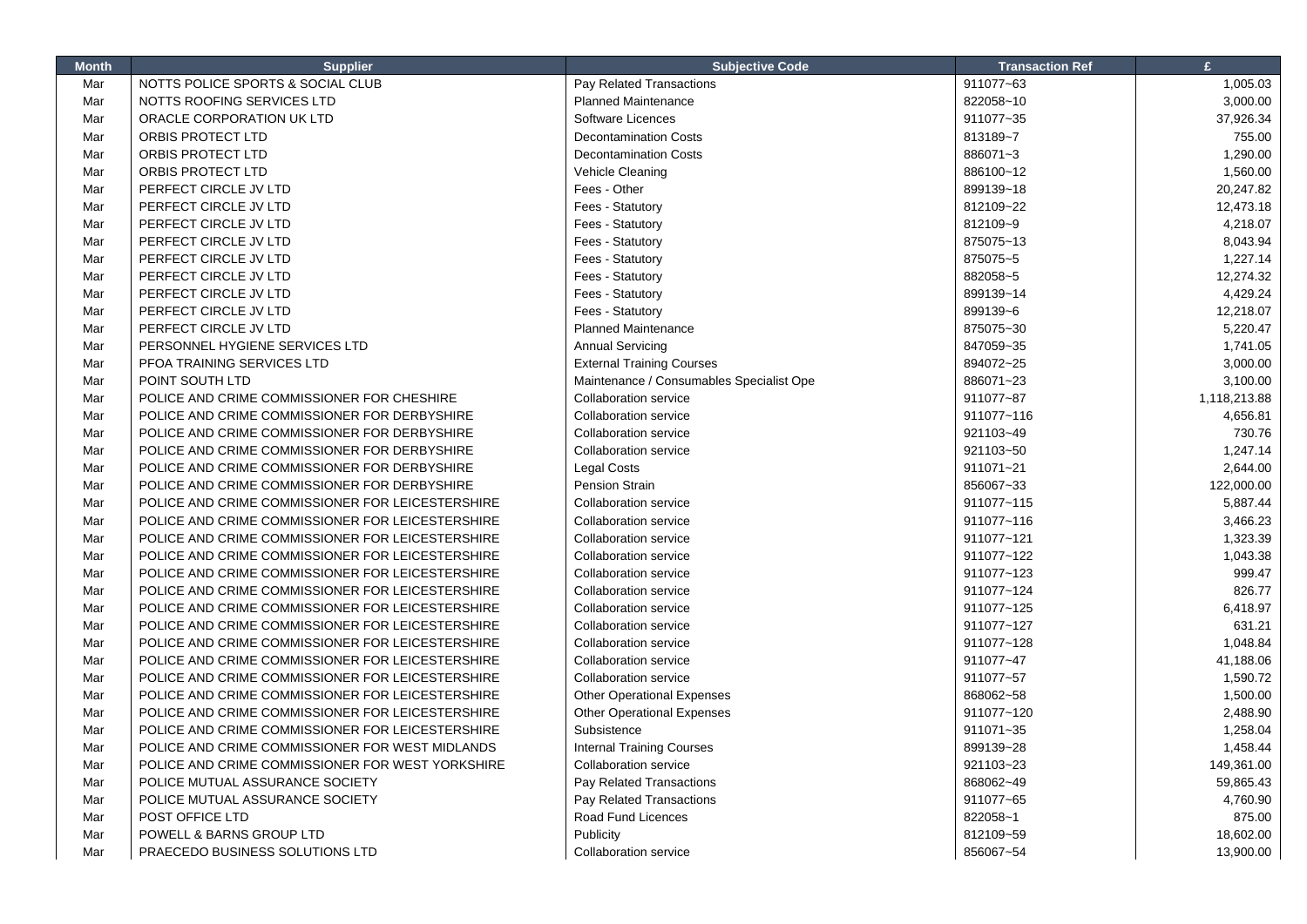| Mar<br>PROFESSIONAL DATA MANAGEMENT SERVICES LTD<br>Other PA/ OPCC Grants<br>911077~54<br>5,000.00<br>Mar<br>PROMAT ID LTD T/A C J SERVICES<br><b>Software Licences</b><br>886071~14<br>50,615.00<br>Mar<br>PRUDENTIAL<br>Pay Related Transactions<br>911077~71<br>6,579.71<br>QUADIENT<br>Postage Costs<br>886071~1<br>5,869.08<br>Mar<br>Mar<br>RELIANCE HIGH TECH LTD<br><b>Annual Servicing</b><br>812109~13<br>3,620.70<br><b>Planned PPM Contract</b><br>Mar<br>RELIANCE HIGH TECH LTD<br>847059~3<br>1,706.60<br>Mar<br>RELIANCE HIGH TECH LTD<br>Reactive Maintenance<br>812109~6<br>1,341.25<br>Reactive Maintenance<br>826077~4<br>9,821.40<br>Mar<br>RELIANCE HIGH TECH LTD<br>Mar<br><b>Planned Maintenance</b><br>921103~10<br>18,975.00<br>RICHARDS OF HULL (1998) LTD<br>Mar<br>RICHFORD MOTOR SERVICES LTD<br>Vehicle Recovery Costs<br>816066~29<br>12,593.00<br>Mar<br>RICHFORD MOTOR SERVICES LTD<br>Vehicle Recovery Costs<br>886100~8<br>11,670.00<br>RICOH UK LTD<br>Photocopier Machines - Running Costs<br>816066~17<br>9,281.22<br>Mar<br>ROBERT NEWHAM<br><b>Other Operational Expenses</b><br>847059~43<br>2,450.00<br>Mar<br>Mar<br>RONIN CORPORATE SERVICES LTD<br><b>Other Operational Expenses</b><br>906103~7<br>3,000.00<br>Mar<br>ROYAL MAIL GROUP PLC<br>Postage Costs<br>826077~12<br>2,636.21<br>Postage Costs<br>868062~24<br>2,997.54<br>Mar<br>ROYAL MAIL GROUP PLC<br>Mar<br>ROYAL MAIL GROUP PLC<br>Postage Costs<br>898070~1<br>1,385.33<br>Postage Costs<br>Mar<br>ROYAL MAIL GROUP PLC<br>898070~2<br>3,149.04<br>Mar<br><b>RSG ENGINEERING LTD</b><br>Vehicles - Spares<br>856067~5<br>1,567.56<br>S G SMITH T/A EASYMOVE<br>Rent<br>856067~42<br>3,750.00<br>Mar<br>Mar<br><b>SAAB AB</b><br>Hardware<br>911077~18<br>1,625,657.60<br>625.00<br>Mar<br>SANCUS SOLUTIONS LTD<br><b>Professional Fees</b><br>882058~13<br><b>Professional Fees</b><br>825.00<br>Mar<br>SANCUS SOLUTIONS LTD<br>921103~21<br>Pathologists Fees<br>882047~2<br>2,651.00<br>Mar<br>SATSUMA MEDICAL LTD<br>Mar<br><b>SECOND ELEMENT LTD</b><br><b>Annual Servicing</b><br>812109~25<br>1,320.00<br>780.00<br>Mar<br><b>SEPURA LTD</b><br>Radio / Airwave - Equipment<br>812109~16<br>Mar<br><b>SEPURA LTD</b><br>Radio / Airwave - Equipment<br>847059~25<br>780.00<br>600.00<br><b>SEPURA LTD</b><br>Radio / Airwave - Equipment<br>868062~19<br>Mar<br>835.00<br>Mar<br><b>SERCO GROUP PLC</b><br><b>External Training Courses</b><br>856067~56<br>SERENDIPITYS NURSERY<br>826077~18<br>571.17<br>Mar<br>Pay Related Transactions<br>Mar<br><b>SGC SOLICITORS</b><br>General Creditors - Revenue<br>826077~2<br>1,206.80<br>557.00<br>Mar<br><b>SHRED STATION LTD</b><br><b>Confidential Waste</b><br>886100~7<br>Mar<br>SLATER ELECTRICAL SERVICES LTD<br><b>Planned Maintenance</b><br>812109~15<br>8,998.49<br>752.95<br>Mar<br>SLATER ELECTRICAL SERVICES LTD<br><b>Planned Maintenance</b><br>886071~9<br>Mar<br>SLATER ELECTRICAL SERVICES LTD<br>Reactive Maintenance<br>847059~7<br>3,995.74<br>756.55<br>Mar<br>SMARTDESK SYSTEMS LTD T/A TGS SERVICES (UK) LTD<br><b>Systems Development</b><br>868062~20<br>Mar<br><b>SOLO SERVICE GROUP LTD</b><br><b>Cleaning Equipment</b><br>847059~21<br>7,501.64<br>SOLO SERVICE GROUP LTD<br><b>Contract Cleaning</b><br>868062~34<br>45,739.49<br>Mar<br><b>SPACEWISE</b><br><b>Other Operational Expenses</b><br>Mar<br>875075~10<br>2,418.00<br><b>SPACEWISE</b><br><b>Professional Fees</b><br>Mar<br>875075~19<br>1,209.00 | <b>Month</b> | <b>Supplier</b> | <b>Subjective Code</b> | <b>Transaction Ref</b> | £ |
|--------------------------------------------------------------------------------------------------------------------------------------------------------------------------------------------------------------------------------------------------------------------------------------------------------------------------------------------------------------------------------------------------------------------------------------------------------------------------------------------------------------------------------------------------------------------------------------------------------------------------------------------------------------------------------------------------------------------------------------------------------------------------------------------------------------------------------------------------------------------------------------------------------------------------------------------------------------------------------------------------------------------------------------------------------------------------------------------------------------------------------------------------------------------------------------------------------------------------------------------------------------------------------------------------------------------------------------------------------------------------------------------------------------------------------------------------------------------------------------------------------------------------------------------------------------------------------------------------------------------------------------------------------------------------------------------------------------------------------------------------------------------------------------------------------------------------------------------------------------------------------------------------------------------------------------------------------------------------------------------------------------------------------------------------------------------------------------------------------------------------------------------------------------------------------------------------------------------------------------------------------------------------------------------------------------------------------------------------------------------------------------------------------------------------------------------------------------------------------------------------------------------------------------------------------------------------------------------------------------------------------------------------------------------------------------------------------------------------------------------------------------------------------------------------------------------------------------------------------------------------------------------------------------------------------------------------------------------------------------------------------------------------------------------------------------------------------------------------------------------------------------------------------------------------------------------------------------------------------------------------------------------------------------------------------------------------------------------------------------------------------------------------------------------------------------------------------------------------------------------------------------|--------------|-----------------|------------------------|------------------------|---|
|                                                                                                                                                                                                                                                                                                                                                                                                                                                                                                                                                                                                                                                                                                                                                                                                                                                                                                                                                                                                                                                                                                                                                                                                                                                                                                                                                                                                                                                                                                                                                                                                                                                                                                                                                                                                                                                                                                                                                                                                                                                                                                                                                                                                                                                                                                                                                                                                                                                                                                                                                                                                                                                                                                                                                                                                                                                                                                                                                                                                                                                                                                                                                                                                                                                                                                                                                                                                                                                                                                              |              |                 |                        |                        |   |
|                                                                                                                                                                                                                                                                                                                                                                                                                                                                                                                                                                                                                                                                                                                                                                                                                                                                                                                                                                                                                                                                                                                                                                                                                                                                                                                                                                                                                                                                                                                                                                                                                                                                                                                                                                                                                                                                                                                                                                                                                                                                                                                                                                                                                                                                                                                                                                                                                                                                                                                                                                                                                                                                                                                                                                                                                                                                                                                                                                                                                                                                                                                                                                                                                                                                                                                                                                                                                                                                                                              |              |                 |                        |                        |   |
|                                                                                                                                                                                                                                                                                                                                                                                                                                                                                                                                                                                                                                                                                                                                                                                                                                                                                                                                                                                                                                                                                                                                                                                                                                                                                                                                                                                                                                                                                                                                                                                                                                                                                                                                                                                                                                                                                                                                                                                                                                                                                                                                                                                                                                                                                                                                                                                                                                                                                                                                                                                                                                                                                                                                                                                                                                                                                                                                                                                                                                                                                                                                                                                                                                                                                                                                                                                                                                                                                                              |              |                 |                        |                        |   |
|                                                                                                                                                                                                                                                                                                                                                                                                                                                                                                                                                                                                                                                                                                                                                                                                                                                                                                                                                                                                                                                                                                                                                                                                                                                                                                                                                                                                                                                                                                                                                                                                                                                                                                                                                                                                                                                                                                                                                                                                                                                                                                                                                                                                                                                                                                                                                                                                                                                                                                                                                                                                                                                                                                                                                                                                                                                                                                                                                                                                                                                                                                                                                                                                                                                                                                                                                                                                                                                                                                              |              |                 |                        |                        |   |
|                                                                                                                                                                                                                                                                                                                                                                                                                                                                                                                                                                                                                                                                                                                                                                                                                                                                                                                                                                                                                                                                                                                                                                                                                                                                                                                                                                                                                                                                                                                                                                                                                                                                                                                                                                                                                                                                                                                                                                                                                                                                                                                                                                                                                                                                                                                                                                                                                                                                                                                                                                                                                                                                                                                                                                                                                                                                                                                                                                                                                                                                                                                                                                                                                                                                                                                                                                                                                                                                                                              |              |                 |                        |                        |   |
|                                                                                                                                                                                                                                                                                                                                                                                                                                                                                                                                                                                                                                                                                                                                                                                                                                                                                                                                                                                                                                                                                                                                                                                                                                                                                                                                                                                                                                                                                                                                                                                                                                                                                                                                                                                                                                                                                                                                                                                                                                                                                                                                                                                                                                                                                                                                                                                                                                                                                                                                                                                                                                                                                                                                                                                                                                                                                                                                                                                                                                                                                                                                                                                                                                                                                                                                                                                                                                                                                                              |              |                 |                        |                        |   |
|                                                                                                                                                                                                                                                                                                                                                                                                                                                                                                                                                                                                                                                                                                                                                                                                                                                                                                                                                                                                                                                                                                                                                                                                                                                                                                                                                                                                                                                                                                                                                                                                                                                                                                                                                                                                                                                                                                                                                                                                                                                                                                                                                                                                                                                                                                                                                                                                                                                                                                                                                                                                                                                                                                                                                                                                                                                                                                                                                                                                                                                                                                                                                                                                                                                                                                                                                                                                                                                                                                              |              |                 |                        |                        |   |
|                                                                                                                                                                                                                                                                                                                                                                                                                                                                                                                                                                                                                                                                                                                                                                                                                                                                                                                                                                                                                                                                                                                                                                                                                                                                                                                                                                                                                                                                                                                                                                                                                                                                                                                                                                                                                                                                                                                                                                                                                                                                                                                                                                                                                                                                                                                                                                                                                                                                                                                                                                                                                                                                                                                                                                                                                                                                                                                                                                                                                                                                                                                                                                                                                                                                                                                                                                                                                                                                                                              |              |                 |                        |                        |   |
|                                                                                                                                                                                                                                                                                                                                                                                                                                                                                                                                                                                                                                                                                                                                                                                                                                                                                                                                                                                                                                                                                                                                                                                                                                                                                                                                                                                                                                                                                                                                                                                                                                                                                                                                                                                                                                                                                                                                                                                                                                                                                                                                                                                                                                                                                                                                                                                                                                                                                                                                                                                                                                                                                                                                                                                                                                                                                                                                                                                                                                                                                                                                                                                                                                                                                                                                                                                                                                                                                                              |              |                 |                        |                        |   |
|                                                                                                                                                                                                                                                                                                                                                                                                                                                                                                                                                                                                                                                                                                                                                                                                                                                                                                                                                                                                                                                                                                                                                                                                                                                                                                                                                                                                                                                                                                                                                                                                                                                                                                                                                                                                                                                                                                                                                                                                                                                                                                                                                                                                                                                                                                                                                                                                                                                                                                                                                                                                                                                                                                                                                                                                                                                                                                                                                                                                                                                                                                                                                                                                                                                                                                                                                                                                                                                                                                              |              |                 |                        |                        |   |
|                                                                                                                                                                                                                                                                                                                                                                                                                                                                                                                                                                                                                                                                                                                                                                                                                                                                                                                                                                                                                                                                                                                                                                                                                                                                                                                                                                                                                                                                                                                                                                                                                                                                                                                                                                                                                                                                                                                                                                                                                                                                                                                                                                                                                                                                                                                                                                                                                                                                                                                                                                                                                                                                                                                                                                                                                                                                                                                                                                                                                                                                                                                                                                                                                                                                                                                                                                                                                                                                                                              |              |                 |                        |                        |   |
|                                                                                                                                                                                                                                                                                                                                                                                                                                                                                                                                                                                                                                                                                                                                                                                                                                                                                                                                                                                                                                                                                                                                                                                                                                                                                                                                                                                                                                                                                                                                                                                                                                                                                                                                                                                                                                                                                                                                                                                                                                                                                                                                                                                                                                                                                                                                                                                                                                                                                                                                                                                                                                                                                                                                                                                                                                                                                                                                                                                                                                                                                                                                                                                                                                                                                                                                                                                                                                                                                                              |              |                 |                        |                        |   |
|                                                                                                                                                                                                                                                                                                                                                                                                                                                                                                                                                                                                                                                                                                                                                                                                                                                                                                                                                                                                                                                                                                                                                                                                                                                                                                                                                                                                                                                                                                                                                                                                                                                                                                                                                                                                                                                                                                                                                                                                                                                                                                                                                                                                                                                                                                                                                                                                                                                                                                                                                                                                                                                                                                                                                                                                                                                                                                                                                                                                                                                                                                                                                                                                                                                                                                                                                                                                                                                                                                              |              |                 |                        |                        |   |
|                                                                                                                                                                                                                                                                                                                                                                                                                                                                                                                                                                                                                                                                                                                                                                                                                                                                                                                                                                                                                                                                                                                                                                                                                                                                                                                                                                                                                                                                                                                                                                                                                                                                                                                                                                                                                                                                                                                                                                                                                                                                                                                                                                                                                                                                                                                                                                                                                                                                                                                                                                                                                                                                                                                                                                                                                                                                                                                                                                                                                                                                                                                                                                                                                                                                                                                                                                                                                                                                                                              |              |                 |                        |                        |   |
|                                                                                                                                                                                                                                                                                                                                                                                                                                                                                                                                                                                                                                                                                                                                                                                                                                                                                                                                                                                                                                                                                                                                                                                                                                                                                                                                                                                                                                                                                                                                                                                                                                                                                                                                                                                                                                                                                                                                                                                                                                                                                                                                                                                                                                                                                                                                                                                                                                                                                                                                                                                                                                                                                                                                                                                                                                                                                                                                                                                                                                                                                                                                                                                                                                                                                                                                                                                                                                                                                                              |              |                 |                        |                        |   |
|                                                                                                                                                                                                                                                                                                                                                                                                                                                                                                                                                                                                                                                                                                                                                                                                                                                                                                                                                                                                                                                                                                                                                                                                                                                                                                                                                                                                                                                                                                                                                                                                                                                                                                                                                                                                                                                                                                                                                                                                                                                                                                                                                                                                                                                                                                                                                                                                                                                                                                                                                                                                                                                                                                                                                                                                                                                                                                                                                                                                                                                                                                                                                                                                                                                                                                                                                                                                                                                                                                              |              |                 |                        |                        |   |
|                                                                                                                                                                                                                                                                                                                                                                                                                                                                                                                                                                                                                                                                                                                                                                                                                                                                                                                                                                                                                                                                                                                                                                                                                                                                                                                                                                                                                                                                                                                                                                                                                                                                                                                                                                                                                                                                                                                                                                                                                                                                                                                                                                                                                                                                                                                                                                                                                                                                                                                                                                                                                                                                                                                                                                                                                                                                                                                                                                                                                                                                                                                                                                                                                                                                                                                                                                                                                                                                                                              |              |                 |                        |                        |   |
|                                                                                                                                                                                                                                                                                                                                                                                                                                                                                                                                                                                                                                                                                                                                                                                                                                                                                                                                                                                                                                                                                                                                                                                                                                                                                                                                                                                                                                                                                                                                                                                                                                                                                                                                                                                                                                                                                                                                                                                                                                                                                                                                                                                                                                                                                                                                                                                                                                                                                                                                                                                                                                                                                                                                                                                                                                                                                                                                                                                                                                                                                                                                                                                                                                                                                                                                                                                                                                                                                                              |              |                 |                        |                        |   |
|                                                                                                                                                                                                                                                                                                                                                                                                                                                                                                                                                                                                                                                                                                                                                                                                                                                                                                                                                                                                                                                                                                                                                                                                                                                                                                                                                                                                                                                                                                                                                                                                                                                                                                                                                                                                                                                                                                                                                                                                                                                                                                                                                                                                                                                                                                                                                                                                                                                                                                                                                                                                                                                                                                                                                                                                                                                                                                                                                                                                                                                                                                                                                                                                                                                                                                                                                                                                                                                                                                              |              |                 |                        |                        |   |
|                                                                                                                                                                                                                                                                                                                                                                                                                                                                                                                                                                                                                                                                                                                                                                                                                                                                                                                                                                                                                                                                                                                                                                                                                                                                                                                                                                                                                                                                                                                                                                                                                                                                                                                                                                                                                                                                                                                                                                                                                                                                                                                                                                                                                                                                                                                                                                                                                                                                                                                                                                                                                                                                                                                                                                                                                                                                                                                                                                                                                                                                                                                                                                                                                                                                                                                                                                                                                                                                                                              |              |                 |                        |                        |   |
|                                                                                                                                                                                                                                                                                                                                                                                                                                                                                                                                                                                                                                                                                                                                                                                                                                                                                                                                                                                                                                                                                                                                                                                                                                                                                                                                                                                                                                                                                                                                                                                                                                                                                                                                                                                                                                                                                                                                                                                                                                                                                                                                                                                                                                                                                                                                                                                                                                                                                                                                                                                                                                                                                                                                                                                                                                                                                                                                                                                                                                                                                                                                                                                                                                                                                                                                                                                                                                                                                                              |              |                 |                        |                        |   |
|                                                                                                                                                                                                                                                                                                                                                                                                                                                                                                                                                                                                                                                                                                                                                                                                                                                                                                                                                                                                                                                                                                                                                                                                                                                                                                                                                                                                                                                                                                                                                                                                                                                                                                                                                                                                                                                                                                                                                                                                                                                                                                                                                                                                                                                                                                                                                                                                                                                                                                                                                                                                                                                                                                                                                                                                                                                                                                                                                                                                                                                                                                                                                                                                                                                                                                                                                                                                                                                                                                              |              |                 |                        |                        |   |
|                                                                                                                                                                                                                                                                                                                                                                                                                                                                                                                                                                                                                                                                                                                                                                                                                                                                                                                                                                                                                                                                                                                                                                                                                                                                                                                                                                                                                                                                                                                                                                                                                                                                                                                                                                                                                                                                                                                                                                                                                                                                                                                                                                                                                                                                                                                                                                                                                                                                                                                                                                                                                                                                                                                                                                                                                                                                                                                                                                                                                                                                                                                                                                                                                                                                                                                                                                                                                                                                                                              |              |                 |                        |                        |   |
|                                                                                                                                                                                                                                                                                                                                                                                                                                                                                                                                                                                                                                                                                                                                                                                                                                                                                                                                                                                                                                                                                                                                                                                                                                                                                                                                                                                                                                                                                                                                                                                                                                                                                                                                                                                                                                                                                                                                                                                                                                                                                                                                                                                                                                                                                                                                                                                                                                                                                                                                                                                                                                                                                                                                                                                                                                                                                                                                                                                                                                                                                                                                                                                                                                                                                                                                                                                                                                                                                                              |              |                 |                        |                        |   |
|                                                                                                                                                                                                                                                                                                                                                                                                                                                                                                                                                                                                                                                                                                                                                                                                                                                                                                                                                                                                                                                                                                                                                                                                                                                                                                                                                                                                                                                                                                                                                                                                                                                                                                                                                                                                                                                                                                                                                                                                                                                                                                                                                                                                                                                                                                                                                                                                                                                                                                                                                                                                                                                                                                                                                                                                                                                                                                                                                                                                                                                                                                                                                                                                                                                                                                                                                                                                                                                                                                              |              |                 |                        |                        |   |
|                                                                                                                                                                                                                                                                                                                                                                                                                                                                                                                                                                                                                                                                                                                                                                                                                                                                                                                                                                                                                                                                                                                                                                                                                                                                                                                                                                                                                                                                                                                                                                                                                                                                                                                                                                                                                                                                                                                                                                                                                                                                                                                                                                                                                                                                                                                                                                                                                                                                                                                                                                                                                                                                                                                                                                                                                                                                                                                                                                                                                                                                                                                                                                                                                                                                                                                                                                                                                                                                                                              |              |                 |                        |                        |   |
|                                                                                                                                                                                                                                                                                                                                                                                                                                                                                                                                                                                                                                                                                                                                                                                                                                                                                                                                                                                                                                                                                                                                                                                                                                                                                                                                                                                                                                                                                                                                                                                                                                                                                                                                                                                                                                                                                                                                                                                                                                                                                                                                                                                                                                                                                                                                                                                                                                                                                                                                                                                                                                                                                                                                                                                                                                                                                                                                                                                                                                                                                                                                                                                                                                                                                                                                                                                                                                                                                                              |              |                 |                        |                        |   |
|                                                                                                                                                                                                                                                                                                                                                                                                                                                                                                                                                                                                                                                                                                                                                                                                                                                                                                                                                                                                                                                                                                                                                                                                                                                                                                                                                                                                                                                                                                                                                                                                                                                                                                                                                                                                                                                                                                                                                                                                                                                                                                                                                                                                                                                                                                                                                                                                                                                                                                                                                                                                                                                                                                                                                                                                                                                                                                                                                                                                                                                                                                                                                                                                                                                                                                                                                                                                                                                                                                              |              |                 |                        |                        |   |
|                                                                                                                                                                                                                                                                                                                                                                                                                                                                                                                                                                                                                                                                                                                                                                                                                                                                                                                                                                                                                                                                                                                                                                                                                                                                                                                                                                                                                                                                                                                                                                                                                                                                                                                                                                                                                                                                                                                                                                                                                                                                                                                                                                                                                                                                                                                                                                                                                                                                                                                                                                                                                                                                                                                                                                                                                                                                                                                                                                                                                                                                                                                                                                                                                                                                                                                                                                                                                                                                                                              |              |                 |                        |                        |   |
|                                                                                                                                                                                                                                                                                                                                                                                                                                                                                                                                                                                                                                                                                                                                                                                                                                                                                                                                                                                                                                                                                                                                                                                                                                                                                                                                                                                                                                                                                                                                                                                                                                                                                                                                                                                                                                                                                                                                                                                                                                                                                                                                                                                                                                                                                                                                                                                                                                                                                                                                                                                                                                                                                                                                                                                                                                                                                                                                                                                                                                                                                                                                                                                                                                                                                                                                                                                                                                                                                                              |              |                 |                        |                        |   |
|                                                                                                                                                                                                                                                                                                                                                                                                                                                                                                                                                                                                                                                                                                                                                                                                                                                                                                                                                                                                                                                                                                                                                                                                                                                                                                                                                                                                                                                                                                                                                                                                                                                                                                                                                                                                                                                                                                                                                                                                                                                                                                                                                                                                                                                                                                                                                                                                                                                                                                                                                                                                                                                                                                                                                                                                                                                                                                                                                                                                                                                                                                                                                                                                                                                                                                                                                                                                                                                                                                              |              |                 |                        |                        |   |
|                                                                                                                                                                                                                                                                                                                                                                                                                                                                                                                                                                                                                                                                                                                                                                                                                                                                                                                                                                                                                                                                                                                                                                                                                                                                                                                                                                                                                                                                                                                                                                                                                                                                                                                                                                                                                                                                                                                                                                                                                                                                                                                                                                                                                                                                                                                                                                                                                                                                                                                                                                                                                                                                                                                                                                                                                                                                                                                                                                                                                                                                                                                                                                                                                                                                                                                                                                                                                                                                                                              |              |                 |                        |                        |   |
|                                                                                                                                                                                                                                                                                                                                                                                                                                                                                                                                                                                                                                                                                                                                                                                                                                                                                                                                                                                                                                                                                                                                                                                                                                                                                                                                                                                                                                                                                                                                                                                                                                                                                                                                                                                                                                                                                                                                                                                                                                                                                                                                                                                                                                                                                                                                                                                                                                                                                                                                                                                                                                                                                                                                                                                                                                                                                                                                                                                                                                                                                                                                                                                                                                                                                                                                                                                                                                                                                                              |              |                 |                        |                        |   |
|                                                                                                                                                                                                                                                                                                                                                                                                                                                                                                                                                                                                                                                                                                                                                                                                                                                                                                                                                                                                                                                                                                                                                                                                                                                                                                                                                                                                                                                                                                                                                                                                                                                                                                                                                                                                                                                                                                                                                                                                                                                                                                                                                                                                                                                                                                                                                                                                                                                                                                                                                                                                                                                                                                                                                                                                                                                                                                                                                                                                                                                                                                                                                                                                                                                                                                                                                                                                                                                                                                              |              |                 |                        |                        |   |
|                                                                                                                                                                                                                                                                                                                                                                                                                                                                                                                                                                                                                                                                                                                                                                                                                                                                                                                                                                                                                                                                                                                                                                                                                                                                                                                                                                                                                                                                                                                                                                                                                                                                                                                                                                                                                                                                                                                                                                                                                                                                                                                                                                                                                                                                                                                                                                                                                                                                                                                                                                                                                                                                                                                                                                                                                                                                                                                                                                                                                                                                                                                                                                                                                                                                                                                                                                                                                                                                                                              |              |                 |                        |                        |   |
|                                                                                                                                                                                                                                                                                                                                                                                                                                                                                                                                                                                                                                                                                                                                                                                                                                                                                                                                                                                                                                                                                                                                                                                                                                                                                                                                                                                                                                                                                                                                                                                                                                                                                                                                                                                                                                                                                                                                                                                                                                                                                                                                                                                                                                                                                                                                                                                                                                                                                                                                                                                                                                                                                                                                                                                                                                                                                                                                                                                                                                                                                                                                                                                                                                                                                                                                                                                                                                                                                                              |              |                 |                        |                        |   |
|                                                                                                                                                                                                                                                                                                                                                                                                                                                                                                                                                                                                                                                                                                                                                                                                                                                                                                                                                                                                                                                                                                                                                                                                                                                                                                                                                                                                                                                                                                                                                                                                                                                                                                                                                                                                                                                                                                                                                                                                                                                                                                                                                                                                                                                                                                                                                                                                                                                                                                                                                                                                                                                                                                                                                                                                                                                                                                                                                                                                                                                                                                                                                                                                                                                                                                                                                                                                                                                                                                              |              |                 |                        |                        |   |
|                                                                                                                                                                                                                                                                                                                                                                                                                                                                                                                                                                                                                                                                                                                                                                                                                                                                                                                                                                                                                                                                                                                                                                                                                                                                                                                                                                                                                                                                                                                                                                                                                                                                                                                                                                                                                                                                                                                                                                                                                                                                                                                                                                                                                                                                                                                                                                                                                                                                                                                                                                                                                                                                                                                                                                                                                                                                                                                                                                                                                                                                                                                                                                                                                                                                                                                                                                                                                                                                                                              |              |                 |                        |                        |   |
|                                                                                                                                                                                                                                                                                                                                                                                                                                                                                                                                                                                                                                                                                                                                                                                                                                                                                                                                                                                                                                                                                                                                                                                                                                                                                                                                                                                                                                                                                                                                                                                                                                                                                                                                                                                                                                                                                                                                                                                                                                                                                                                                                                                                                                                                                                                                                                                                                                                                                                                                                                                                                                                                                                                                                                                                                                                                                                                                                                                                                                                                                                                                                                                                                                                                                                                                                                                                                                                                                                              |              |                 |                        |                        |   |
|                                                                                                                                                                                                                                                                                                                                                                                                                                                                                                                                                                                                                                                                                                                                                                                                                                                                                                                                                                                                                                                                                                                                                                                                                                                                                                                                                                                                                                                                                                                                                                                                                                                                                                                                                                                                                                                                                                                                                                                                                                                                                                                                                                                                                                                                                                                                                                                                                                                                                                                                                                                                                                                                                                                                                                                                                                                                                                                                                                                                                                                                                                                                                                                                                                                                                                                                                                                                                                                                                                              |              |                 |                        |                        |   |
| Mar<br><b>SPACEWISE</b><br><b>Specialist Equipment</b><br>868062~18<br>1,170.00                                                                                                                                                                                                                                                                                                                                                                                                                                                                                                                                                                                                                                                                                                                                                                                                                                                                                                                                                                                                                                                                                                                                                                                                                                                                                                                                                                                                                                                                                                                                                                                                                                                                                                                                                                                                                                                                                                                                                                                                                                                                                                                                                                                                                                                                                                                                                                                                                                                                                                                                                                                                                                                                                                                                                                                                                                                                                                                                                                                                                                                                                                                                                                                                                                                                                                                                                                                                                              |              |                 |                        |                        |   |
| <b>SPACEWISE</b><br>875075~12<br>Mar<br><b>Specialist Equipment</b><br>1,209.00                                                                                                                                                                                                                                                                                                                                                                                                                                                                                                                                                                                                                                                                                                                                                                                                                                                                                                                                                                                                                                                                                                                                                                                                                                                                                                                                                                                                                                                                                                                                                                                                                                                                                                                                                                                                                                                                                                                                                                                                                                                                                                                                                                                                                                                                                                                                                                                                                                                                                                                                                                                                                                                                                                                                                                                                                                                                                                                                                                                                                                                                                                                                                                                                                                                                                                                                                                                                                              |              |                 |                        |                        |   |
| Mar<br><b>SPANSET LTD</b><br>Maintenance / Consumables Specialist Ope<br>926047~24<br>3,365.50                                                                                                                                                                                                                                                                                                                                                                                                                                                                                                                                                                                                                                                                                                                                                                                                                                                                                                                                                                                                                                                                                                                                                                                                                                                                                                                                                                                                                                                                                                                                                                                                                                                                                                                                                                                                                                                                                                                                                                                                                                                                                                                                                                                                                                                                                                                                                                                                                                                                                                                                                                                                                                                                                                                                                                                                                                                                                                                                                                                                                                                                                                                                                                                                                                                                                                                                                                                                               |              |                 |                        |                        |   |
| SPECIALIST COMPUTER CENTRES PLC<br>847059~83<br>Mar<br>Hardware - purchase<br>1,358.98                                                                                                                                                                                                                                                                                                                                                                                                                                                                                                                                                                                                                                                                                                                                                                                                                                                                                                                                                                                                                                                                                                                                                                                                                                                                                                                                                                                                                                                                                                                                                                                                                                                                                                                                                                                                                                                                                                                                                                                                                                                                                                                                                                                                                                                                                                                                                                                                                                                                                                                                                                                                                                                                                                                                                                                                                                                                                                                                                                                                                                                                                                                                                                                                                                                                                                                                                                                                                       |              |                 |                        |                        |   |
| SPECIALIST COMPUTER CENTRES PLC<br>886071~5<br>6,407.85<br>Mar<br>Hardware - purchase                                                                                                                                                                                                                                                                                                                                                                                                                                                                                                                                                                                                                                                                                                                                                                                                                                                                                                                                                                                                                                                                                                                                                                                                                                                                                                                                                                                                                                                                                                                                                                                                                                                                                                                                                                                                                                                                                                                                                                                                                                                                                                                                                                                                                                                                                                                                                                                                                                                                                                                                                                                                                                                                                                                                                                                                                                                                                                                                                                                                                                                                                                                                                                                                                                                                                                                                                                                                                        |              |                 |                        |                        |   |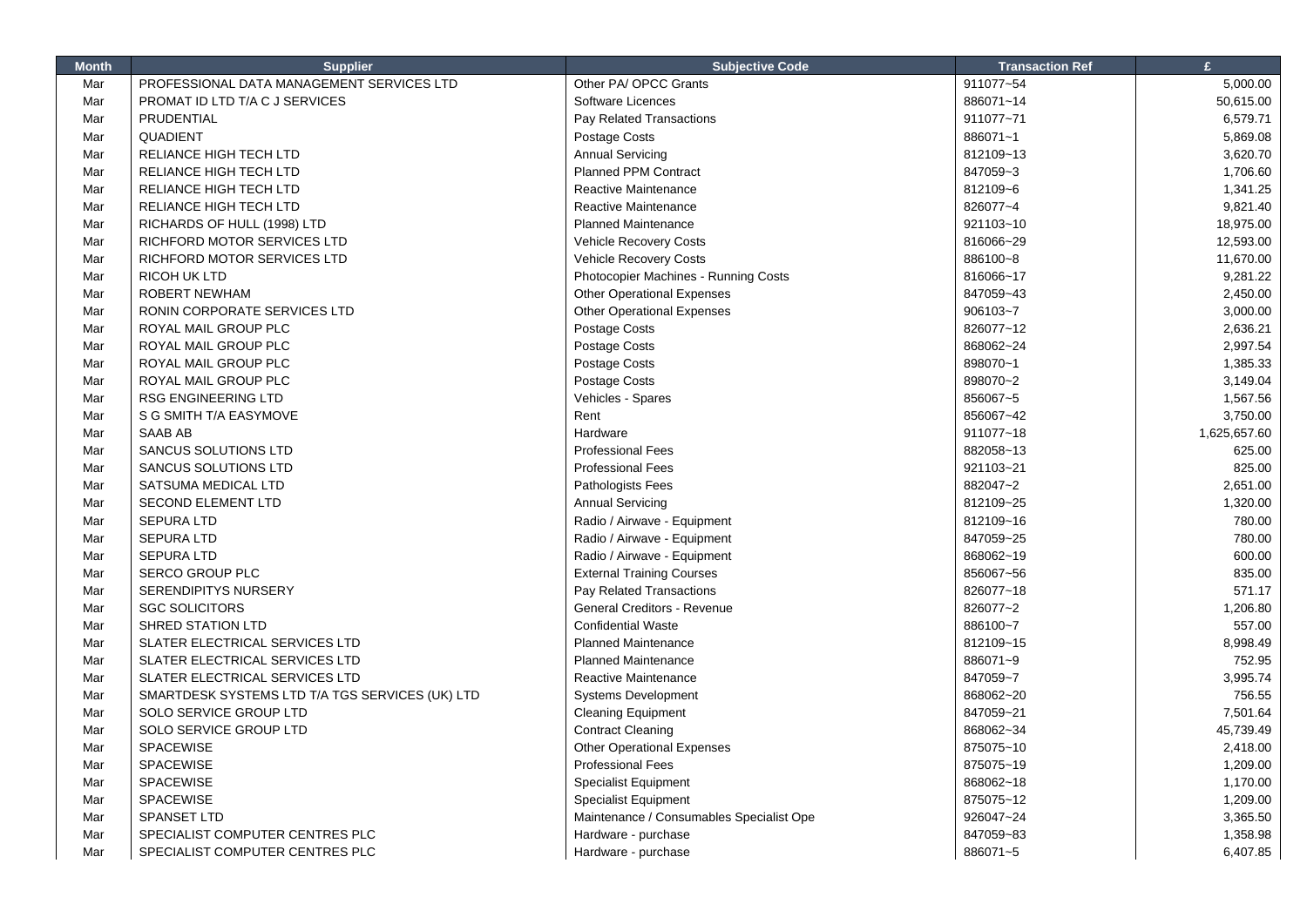| <b>Month</b> | <b>Supplier</b>                                | <b>Subjective Code</b>                   | <b>Transaction Ref</b> | $\mathbf{f}$ |
|--------------|------------------------------------------------|------------------------------------------|------------------------|--------------|
| Mar          | SPECIALIST COMPUTER CENTRES PLC                | Hardware - purchase                      | 921103~14              | 629.73       |
| Mar          | <b>ST GILES TRUST</b>                          | Other PA/ OPCC Grants                    | 898070~16              | 9,784.00     |
| Mar          | STARFISH CONSULTING (RUTLAND) LTD              | Specific Grants awarded                  | 926047~10              | 1,057.60     |
| Mar          | STARTRAQ (UK) LTD                              | Licence Fees                             | 899139~19              | 7,572.00     |
| Mar          | STARTRAQ (UK) LTD                              | Software Licences                        | 816066~16              | 3,211.37     |
| Mar          | SYSTON ROLLING SHUTTERS LTD                    | <b>Building Works - Other</b>            | 856067~66              | 2,686.00     |
| Mar          | TECHNIQUE LEARNING SOLUTIONS LTD               | <b>Other Operational Expenses</b>        | 875075~31              | 1,450.00     |
| Mar          | TELEPHONE TECHNOLOGY LTD                       | Mobile Phone Call Charges & Contract Cos | 856067~10              | 1,586.40     |
| Mar          | TELE-PRODUCTS LTD                              | <b>Planned Maintenance</b>               | 847059~20              | 542.95       |
| Mar          | TELE-PRODUCTS LTD                              | <b>Planned Maintenance</b>               | 868062~14              | 542.95       |
| Mar          | <b>TELE-PRODUCTS LTD</b>                       | <b>Planned Maintenance</b>               | 886071~12              | 520.00       |
|              | THE CHARTERED INSTITIUTE OF PUBLIC FINANCE AND |                                          |                        |              |
| Mar          | <b>ACCOUNTANCY</b>                             | Software Licences                        | 911077~35              | 3,664.00     |
| Mar          | THE INSPIRE AND ACHIEVE FOUNDATION             | Other PA/ OPCC Grants                    | 894072~29              | 22,853.10    |
| Mar          | THE INVESTIGATOR                               | Maintenance / Consumables Specialist Ope | 812109~35              | 759.00       |
| Mar          | THE LEADERSHIP CHALLENGE LTD                   | <b>External Training Courses</b>         | 911077~83              | 850.00       |
| Mar          | THE LIMELIGHT ORCHESTRA                        | Publicity                                | 921103~15              | 1,000.00     |
| Mar          | THEBIGWORD GROUP                               | Interpreters Fees & Translators Fees     | 886071~27              | 2,279.70     |
| Mar          | THOMAS & SONS CONSTRUCTION LTD                 | <b>Planned Maintenance</b>               | 868062~8               | 15,394.36    |
| Mar          | THOMAS CASSIE & SONS (LEICESTER) LTD           | <b>Planned Maintenance</b>               | 817073~56              | 20,447.00    |
| Mar          | <b>TORCH DIRECT LTD</b>                        | <b>Specialist Equipment</b>              | 822058~15              | 1,542.76     |
| Mar          | <b>TOYOTA GB PLC</b>                           | Vehicles - Road                          | 921103~46              | 12,381.60    |
| Mar          | <b>TRACEY WHITEFOOT</b>                        | Publicity                                | 921103~43              | 1,075.00     |
| Mar          | TRADE UK                                       | <b>Planned Maintenance</b>               | 911077~4               | 833.25       |
| Mar          | <b>TRADITION (UK) LTD</b>                      | Brokers & Claim Handling Fees            | 868062~68              | 7,204.93     |
| Mar          | TRAINLINE.COM LTD                              | <b>Train Fares</b>                       | 868062~113             | 500.10       |
| Mar          | <b>TRAINLINE.COM LTD</b>                       | <b>Train Fares</b>                       | 868062~67              | 544.80       |
| Mar          | <b>TRAINLINE.COM LTD</b>                       | <b>Train Fares</b>                       | 868062~85              | 1,669.00     |
| Mar          | <b>TRAINLINE.COM LTD</b>                       | <b>Train Fares</b>                       | 868062~92              | 838.60       |
| Mar          | <b>TRAINLINE.COM LTD</b>                       | <b>Train Fares</b>                       | 886071~38              | 1,282.00     |
| Mar          | <b>TRAINLINE.COM LTD</b>                       | <b>Train Fares</b>                       | 886071~40              | 1,491.00     |
| Mar          | <b>TRAINLINE.COM LTD</b>                       | <b>Train Fares</b>                       | 886071~45              | 1,849.80     |
| Mar          | <b>TRAINLINE.COM LTD</b>                       | <b>Train Fares</b>                       | 886071~64              | 684.10       |
| Mar          | TRUVELO (UK) LTD                               | <b>Specialist Equipment</b>              | 822058~33              | 992.00       |
| Mar          | <b>UNISON</b>                                  | Pay Related Transactions                 | 911077~70              | 6,554.00     |
| Mar          | UNIVERSITY OF LEICESTER                        | Pathologists Fees                        | 847059~72              | 600.00       |
| Mar          | UNIVERSITY OF LEICESTER                        | Pathologists Fees                        | 886100~14              | 10,604.00    |
| Mar          | UNIVERSITY OF LEICESTER                        | Pathologists Fees                        | 898070~12              | 2,651.00     |
| Mar          | UNIVERSITY OF LEICESTER                        | Pathologists Fees                        | 899139~37              | 13,755.00    |
| Mar          | UNIVERSITY OF LEICESTER                        | Pathologists Fees                        | 899139~38              | 2,651.00     |
| Mar          | VBCS                                           | Furniture                                | 894072~28              | 702.00       |
| Mar          | <b>VENSON NOTTS LTD</b>                        | Vehicle Repairs                          | 875075~6               | 18,124.73    |
| Mar          | <b>VENSON NOTTS LTD</b>                        | Venson DSAF                              | 875075~23              | 97,708.89    |
| Mar          | <b>VENSON NOTTS LTD</b>                        | Venson PPM                               | 875075~25              | 155,254.67   |
| Mar          | VEOLIA ENVIRONMENTAL SERVICES (UK) LTD         | <b>Waste Disposal</b>                    | 813189~1               | 3,714.97     |